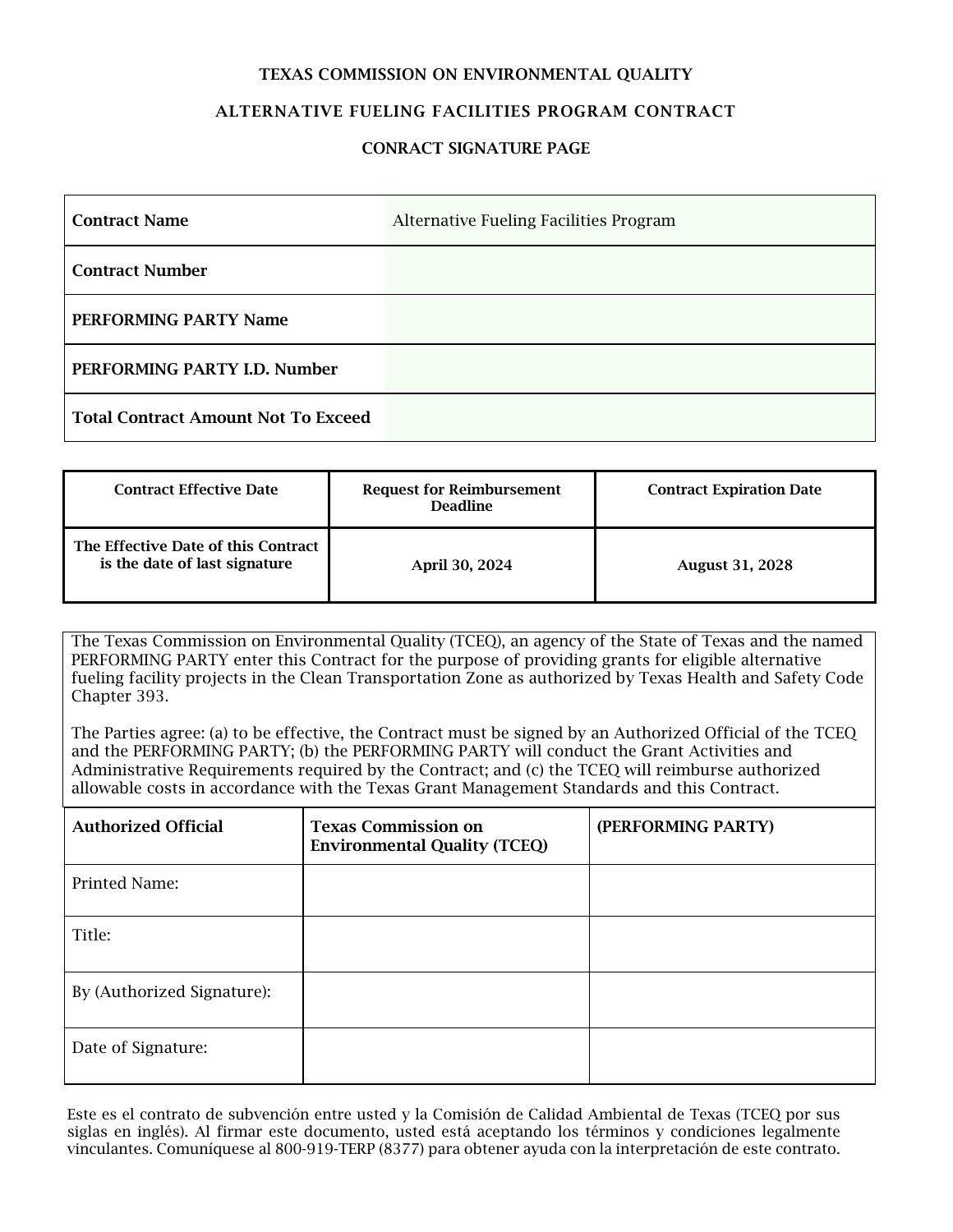#### GENERAL CONDITIONS FOR ALTERNATIVE FUELING FACILITIES PROGRAM (AFFP)

#### ARTICLE 1. DEFINITIONS

Unless defined herein, terms in this Contract and Contract Documents have the meanings provided in the Texas Grant Management Standards (TxGMS). TxGMS is available at: [https://comptroller.texas.gov/purchasing/grant-management/.](https://comptroller.texas.gov/purchasing/grant-management/)

The following terms have the meanings indicated.

Administrative Requirements – activities which track contract progress and management, including  $1.1$ financial management, reporting, and retention of records. These are distinguished from Grant Activities requirements, which pertain to the specific Grant Activities approved by the TCEQ.

Alternative Fuels - a fuel other than gasoline or diesel fuel, including electricity, compressed natural  $1.2$ gas, liquefied natural gas, biodiesel, hydrogen, propane, or a mixture of fuels containing at least 85 percent methanol by volume. See Texas Health and Safety Code Section 393.001(1).

1.3 Application – the application for a grant submitted by the PERFORMING PARTY including all sections and attachments included with the application.

1.4 Approved Grant Budget - the total amount of costs approved by the TCEQ for the Grant Activities.

1.5 Authorized Official – the individual authorized to sign legal documents on behalf of the TCEQ or the PERFORMING PARTY, as designated in the Contract.

1.6 Contract Amount - the maximum amount of funds which may be reimbursed by the TCEQ to the PERFORMING PARTY for completion of the Grant Activities in accordance with the Contract.

Contract Documents – the Contract Documents are those documents identified in Article 6. The terms  $1.7$ "Contract" or "Grant" include all the Contract Documents.

Contract Period – the period of time from the Effective Date of the Contract through the Contract 1.8 Expiration Date, unless the Contract is otherwise terminated in accordance with its terms.

Grant Activity/Activities – activities the PERFORMING PARTY has included in its Application and that 1.9 are incorporated in the Scope of Work.

Grant Equipment – the items described as eligible in the Approved Grant Budget for which part of the 1.10 cost of purchase, lease, or utilization is reimbursed by the TCEQ under the Contract. The term also includes insurance-funded replacements for Grant Equipment that is lost, stolen, or irreparably damaged.

Implementation Period – the period during which Grant Equipment is purchased and placed into 1.11 service. The Implementation Period will end upon the later of either the payment of the final request for reimbursement and release of claims or the TCEQ's written approval of the final implementation report.

Incurred – the point at which the Grant Equipment is both paid for and received by the PERFORMING 1.12 PARTY.

1.13 Notice to Proceed – a written notice given by the TCEQ to the PERFORMING PARTY that the PERFORMING PARTY may commence with the Grant Activities.

Operation Period – the period following the completion of the Implementation Period. The Operation 1.14 Period is the three-year period during which the grantee must ensure the operation and maintenance of the Grant Equipment. Grantees will report on the amount of natural gas and/or other alternative fuels dispensed.

1.15 PERFORMING PARTY – the grant recipient indicated on the signature page of this Contract. The term PERFORMING PARTY may be used interchangeably with "grantee" in the Contract Documents.

Project Representative –the individual authorized to give and receive communications and directions 1.16 on behalf of the PERFORMING PARTY. All communications to the PERFORMING PARTY will be addressed to the PERFORMING PARTY's Project Representative or his or her designee.

1.17 Request for Reimbursement Deadline – the date specified in the Contract when all requests for reimbursement must be received by TCEQ from the PERFORMING PARTY.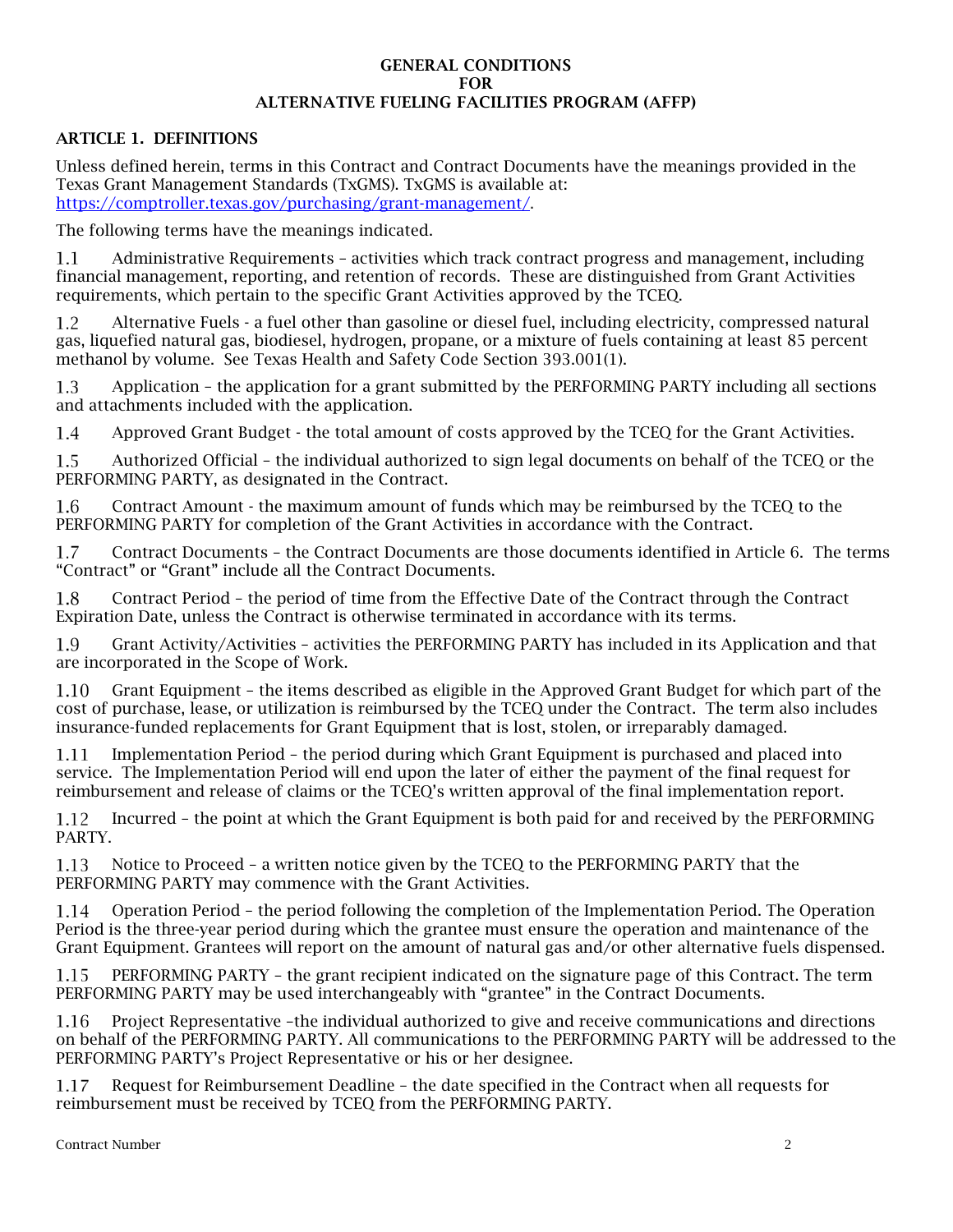- 1.18 Scope of Work – the Contract document describing the Grant Activity requirements.
- 1.19 State – means the State of Texas.
- Termination means a permanent end and cessation of the Contract. 1.20

1.21 When any period of time is referred to in the Contract by days, it will be computed to exclude the first and include the last day of such period. If the last day of any such period falls on a Saturday or Sunday or on a State of Texas or federal holiday, such day will be omitted from the computation.

1.22 A calendar day of twenty-four (24) hours measured from midnight to the next midnight will constitute a day.

The terms "include," "included," "including," and "includes," when used in this Contract shall mean 1.23 "includes but not limited to."

# ARTICLE 2. GOVERNING STANDARDS AND AUTHORITY

2.1 This Contract is entered into by the TCEQ through its authority under Texas Water Code Section 5.124 (Authority to Award Grants).

 $2.2$ This Contract is subject to: (1) Texas Health and Safety Code Chapter 393; (2) the Uniform Grant and Contract Management Act, Texas Government Code Section 783.001 et seq., and the Texas Grant Management Standards (TxGMS); (3) Texas Government Code Chapter 2261; (4) TCEQ rules and policies; and (5) other applicable Federal and State rules and statutes.

## *Local Governments*

2.3 PERFORMING PARTY acknowledges and agrees that appropriated funds may not be expended in the form of a grant to, or contract with, a unit of local government unless the terms of the grant or contract require that the funds received under the grant or contract will be expended subject to the limitations and reporting requirements similar to those provided by the following: (a) Parts 2 and 3 of the Texas General Appropriations Act, Art. IX, except there is no requirement for increased salaries for local government employees; (b) Sections 556.004, 556.005, and 556.006 of the Texas Government Code; and (c) Sections 2113.012 and 2113.101 of the Texas Government Code.

#### ARTICLE 3. PURPOSE

The purpose of this Contract is to provide a grant to financially assist the PERFORMING PARTY in implementing the Grant Activities described in the Scope of Work.

## ARTICLE 4. NOTICE TO PROCEED

4.1 The PERFORMING PARTY may begin the Grant Activities, at its own risk, prior to receiving a Notice to Proceed. TCEQ will issue a Notice to Proceed upon its review and approval of all required documentation as specified in the Scope of Work.

4.2 After TCEQ issues a Notice to Proceed, eligible costs may be submitted for reimbursement. Any cost incurred prior to the date of issuance of the Request for Grant Applications (RFGA) will not be considered as eligible for reimbursement.

4.3 Regardless of the issuance of the Notice to Proceed, the reimbursement of the costs of the Grant Activities is subject to all other requirements of this Contract. This Contract does not create an entitlement to receive state funds and all payments are solely within the discretion of the TCEQ.

## ARTICLE 5. CONTRACT PERIOD

5.1 This Contract will commence on the Contract Effective Date as identified on the Signature Page.

5.2 The Contract Period shall be the period of time from the Effective Date through the Expiration Date listed on the Signature Page of this Contract, unless the Contract is otherwise terminated or extended in accordance with its terms.

## ARTICLE 6. CONTRACT DOCUMENTS

6.1 The entire Contract between TCEQ and the PERFORMING PARTY consists of the documents listed below. The Contract Documents are intended to be interpreted in harmony with each other. Any inconsistency between the Contract Documents shall be resolved by giving precedence in the following descending order: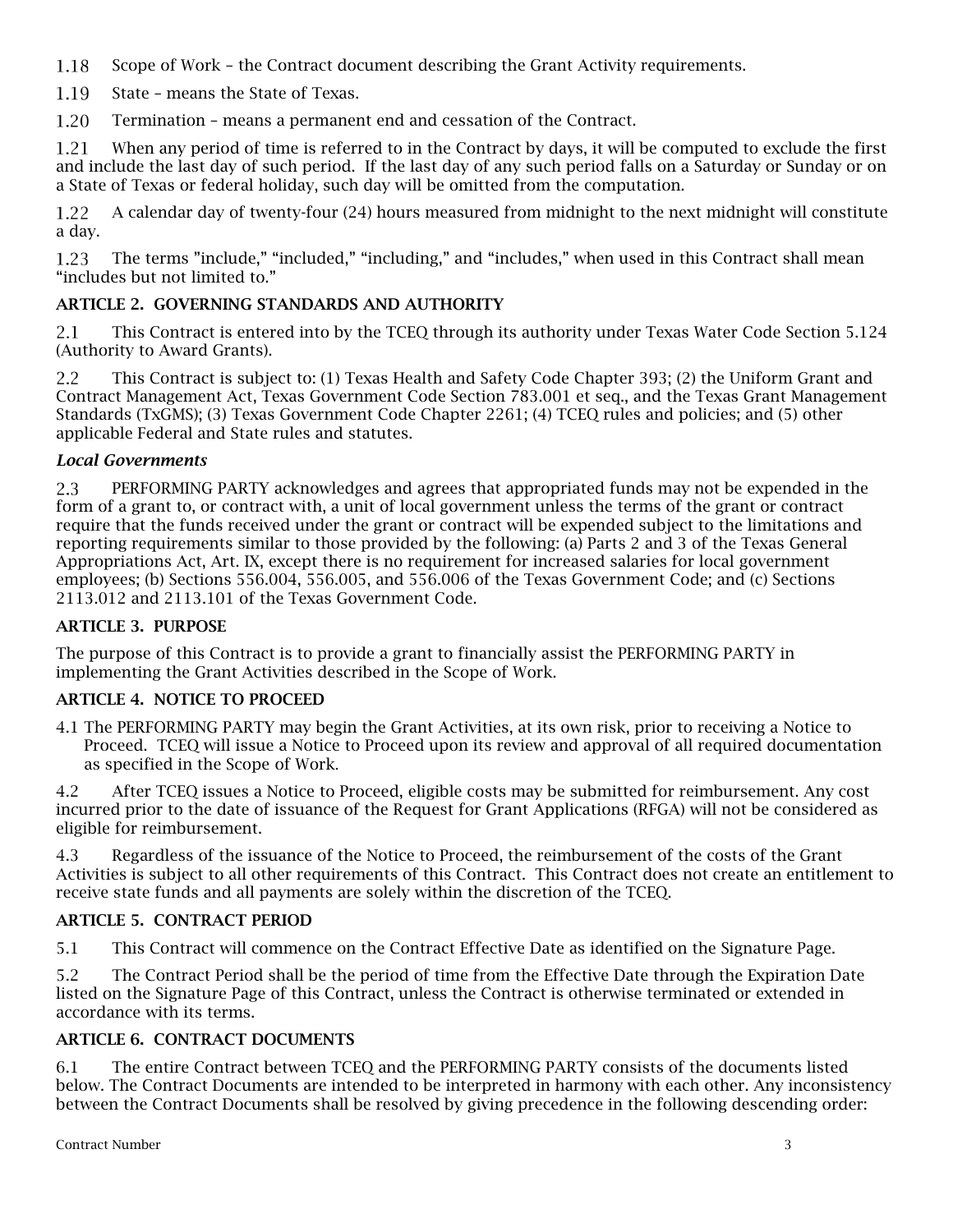- 6.1.1 Contract Signature Page
- 6.1.2 Scope of Work
- 6.1.3 Special Conditions
- 6.1.4 Approved Grant Budget
- 6.1.5 Insurance Section
- 6.1.6 General Conditions
- 6.1.7 RFGA, and any addenda, incorporated herein by reference.
- 6.1.8 The PERFORMING PARTY's original Application, and any supplemental documentation submitted by the PERFORMING PARTY in support of the Application or grant award, incorporated herein by reference.
- 6.1.9 The following which may be delivered or issued after the Contract Effective Date and are not attached: Notices to Proceed, Written Amendments, Minor Changes, and other documents amending, modifying, or supplementing the Contract Documents pursuant to the General Conditions.

6.2 There are no Contract Documents other than those listed above in this Article. The Contract Documents may be amended, modified, or supplemented only as provided in the General Conditions.

## ARTICLE 7. ELIGIBLE ACTIVITIES

7.1 The activities eligible for reimbursement are those contained in the Scope of Work and Approved Grant Budget.

7.2 The information and data the PERFORMING PARTY submitted in the Application may have been revised after submittal to the TCEQ, to ensure that the information in the Application is accurate. By signing this Contract, the PERFORMING PARTY acknowledges that it has reviewed the Scope of Work and agrees to all representations contained within the Scope of Work. The PERFORMING PARTY agrees to complete all Grant Activities as described in the Scope of Work and in accordance with the Contract.

7.3 The PERFORMING PARTY understands that the TCEQ's approval of the Application does not constitute final verification of the Grant Equipment for cost reimbursement purposes.

7.4 The PERFORMING PARTY agrees to continuously own and operate the Grant Equipment for the Contract Period.

## ARTICLE 8. FUNDS

8.1 This Contract shall not be construed as creating a debt on behalf of TCEQ in violation of Article III, Section 49a of the Texas Constitution. All claims, suits, or obligations arising under or related to this Contract are subject to the availability of grant funds which are actually received and deposited into the Texas Emissions Reduction Plan Fund for the purposes of this Contract.

8.2 Amount Limits on Funds. The Total Contract Amount Not to Exceed on the Contract Signature Page is the maximum amount the TCEQ will reimburse the PERFORMING PARTY for the costs of the eligible Grant Activities. Eligibility for reimbursement is subject to issuance by the TCEQ of a Notice to Proceed. Eligible costs are determined by the TCEQ. There is no guaranteed minimum amount of reimbursement.

8.3 Time Limits on Funds (Request for Reimbursement Deadline). Costs to be reimbursed under this Contract must be incurred by the Request for Reimbursement Deadline as identified on the Contract Signature Page. If no reimbursement has been requested or paid as of this date, this Contract will terminate without any further obligations to either party.

## ARTICLE 9. ELIGIBILITY FOR COST REIMBURSEMENT

9.1 TCEQ will reimburse the PERFORMING PARTY for those costs which are eligible for reimbursement in accordance with all contractual requirements. Costs are considered eligible for reimbursement when the TCEQ, in its sole discretion, determines that the costs are reasonable, necessary, actual, and allowable for implementing the Grant Activities listed in the Scope of Work. Costs must be included in the Approved Grant Budget to be eligible for reimbursement.

9.2 Amounts of costs stated in the Approved Grant Budget are maximum amounts of reimbursement. By stating the amounts, the TCEQ does not A) guarantee payment of those amounts, or B) waive the requirements for reimbursement which must subsequently and continually be satisfied by the PERFORMING PARTY.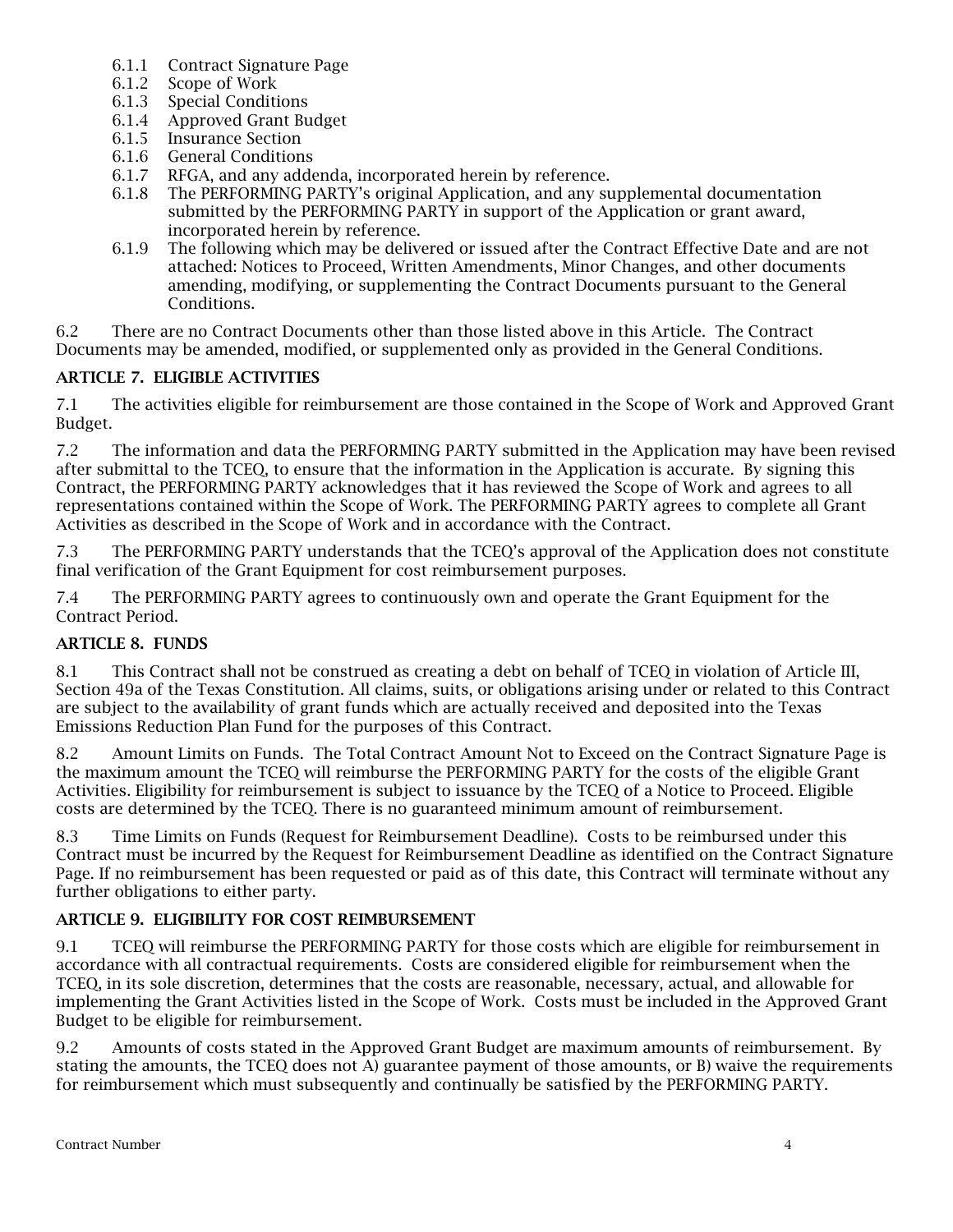9.3 The PERFORMING PARTY has a continuing obligation to satisfy the requirements for reimbursement. A Request for Reimbursement, TCEQ's payment of reimbursement, or any other action will not establish an entitlement in the PERFORMING PARTY to payment from the TCEQ.

9.4 By paying a Request for Reimbursement, the TCEQ does not waive any requirements for the reimbursement of costs. The TCEQ may at any time before or after reimbursement, in its sole discretion, request additional evidence concerning costs. The TCEQ may audit the records of the PERFORMING PARTY and may also audit the PERFORMING PARTY's performance as to the Grant Activities and the Administrative Requirements. The PERFORMING PARTY shall return grant funding reimbursed for expenses that are later determined to be unallowable under the terms of this Contract.

## *Procurement*

9.5 The PERFORMING PARTY must ensure that its procurement practices will be based on sound business decisions and arms' length bargaining. Purchases must be made without any actual or apparent personal or organizational conflicts of interest as described in TxGMS. If the PERFORMING PARTY is a local government, it must comply with Chapter 176 of the Texas Local Government Code. The PERFORMING PARTY agrees that TCEQ has sole discretion to determine whether a conflict of interest exists, and that a conflict of interest may be considered a material breach of this Contract.

9.6 The PERFORMING PARTY's procurement practices must allow for and encourage fair and open competition for vendors and subcontractors providing goods and services under this Contract. For any expenses (goods or services) which are not procured using price competition, and which exceed the Texas Acquisition Threshold or federal Simplified Acquisition Threshold (currently \$250,000), the PERFORMING PARTY must perform a price or cost analysis (for example, independent estimates) to determine the reasonableness of the price and maintain documentation of such analysis. All documentation regarding procurement and price or cost analysis must be provided to TCEQ upon request.

#### *Historically Underutilized Business (HUB)*

9.7 The PERFORMING PARTY is encouraged to provide opportunities for HUBs to participate in subcontracting under this Contract.

#### *Reasonable Costs*

- 9.8 Reasonableness of costs depends upon a variety of considerations and circumstances, including:
	- 9.8.1 whether it is the type of cost generally recognized as ordinary and necessary for the conduct of the PERFORMING PARTY's business or the contract performance;
	- 9.8.2 generally accepted sound business practices, competitive procurement, arm's length bargaining, and federal and state laws and regulations;
	- 9.8.3 the PERFORMING PARTY's responsibilities to the TCEQ, other customers, the owners of the business, employees, and the public at large; and
	- 9.8.4 any significant deviations from accepted industry-established practices.

#### *Necessary Costs*

9.9 Necessary costs include costs which are directly attributable to the implementation of the Grant Activities and which are included in the Approved Grant Budget.

- 9.10 Unless expressly authorized by the TCEQ, necessary costs do not include:
	- 9.10.1 the cost of money, in particular, or the interest charges on a purchase money loan or on a deferred payment purchase agreement.

# *Actual Costs*

- 9.11 The criteria for actual costs include:
	- 9.11.1 the direct costs paid for implementing the Grant Activities; or
	- 9.11.2 the true price charged by a vendor/contractor to the PERFORMING PARTY for implementing the Grant Activities.
- 9.12 Unless expressly authorized by the TCEQ, actual costs do not include:
	- 9.12.1 amounts deducted from the true price of the purchase of Grant Equipment whether as discounts, rebates, refunds or otherwise;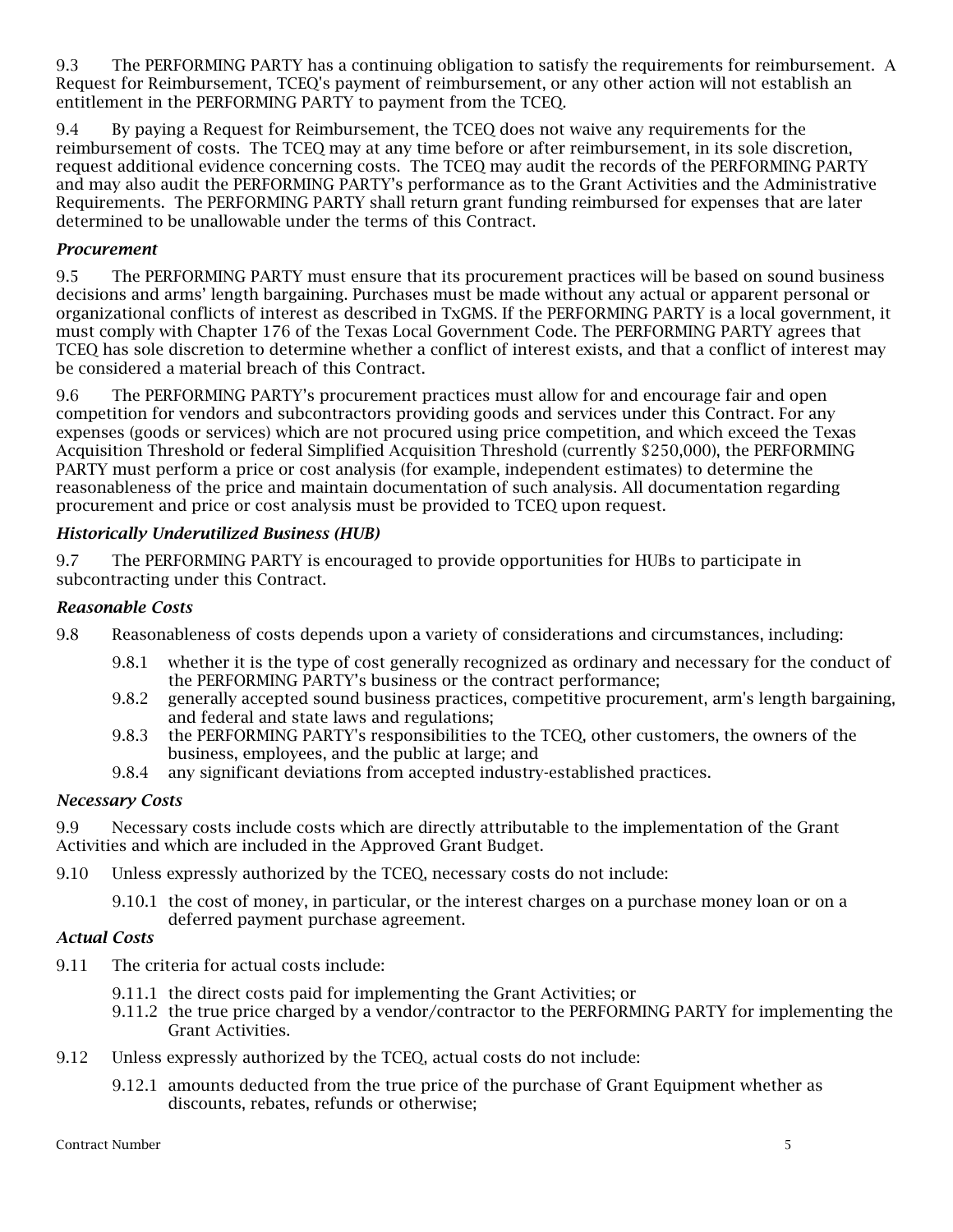- 9.12.2 amounts which the PERFORMING PARTY owes or agrees to pay the vendor or contractor for any purpose other than the implementation of Grant Activities;
- 9.12.3 amounts in the charges which the vendor/contractor intends to return to the PERFORMING PARTY in the form of cash, goods, services, gifts, intangibles, discounts, or any other items of value; and
- 9.12.4 amounts which are reimbursed by other public sources or for which tax credits or other public financial incentives are received by the PERFORMING PARTY.
- 9.13 The PERFORMING PARTY's and its subcontractors must document and maintain evidence of expenses.

### *Allowable Costs*

9.14 In order to be allowable, costs must be included in the Approved Grant Budget, and must satisfy the requirements of this Contract, TxGMS, state agency rules, and all applicable state and federal laws.

#### *Indirect Costs*

9.15 Indirect costs are not reimbursable under the terms of this Contract.

### *Preapproval of Costs*

9.16 If the costs to be incurred are not already represented in the Approved Grant Budget, then prior to incurring those costs, the PERFORMING PARTY must provide details and receive written approval from TCEQ for those costs.

9.17 Upon TCEQ request, prior to signing a subcontract to be funded under this Contract, the PERFORMING PARTY must submit the subcontract with itemized expenses to the TCEQ for review and must receive approval from the TCEQ before entering into the subcontract.

#### *Additional Criteria for Reimbursement*

9.18 The TCEQ may at any time, in its sole discretion, establish additional criteria and requirements for reimbursement of costs as serves the best interest of the State.

#### *Final Reimbursement Amount*

9.19 The amount of costs for which reimbursement may be requested is the lesser of: 1) the costs stated in the Approved Grant Budget, or 2) the actual eligible costs.

#### *Debts Owed to the State*

9.20 If the PERFORMING PARTY owes any amount(s) to the State of Texas, TCEQ may not authorize, and the Texas Comptroller may not pay a reimbursement until the debt is satisfied.

#### *Outstanding Invoice to TCEQ*

9.21 If the PERFORMING PARTY has an outstanding invoice from TCEQ, TCEQ may not authorize reimbursement until the invoice is resolved.

#### ARTICLE 10. REQUEST FOR REIMBURSEMENT

10.1 To receive grant funds, all Grant Equipment costs must have been incurred by the PERFORMING PARTY prior to the Request for Reimbursement Deadline.

10.2 All Request for Reimbursement forms must contain sufficient identification of and information concerning the total costs incurred and paid or obligated under a financing agreement. The TCEQ must be able to determine the eligibility of a particular cost during the initial review and any later audits. Supporting documentation materials must be attached to the Request for Reimbursement forms where indicated to clearly show that the cost was incurred or financed and, except where the payment is assigned to another entity, paid.

10.3 The PERFORMING PARTY shall submit no more frequently than monthly, a completed TCEQ Request for Reimbursement form. The forms shall be emailed to [TERP-Fiscal@tceq.texas.gov](mailto:TERP-Fiscal@tceq.texas.gov) or mailed to:

Contract Number 6 Texas Commission on Environmental Quality Air Grants Division MC-204, ATTN: Reimbursement P.O. Box 13087 Austin, TX 78711-3087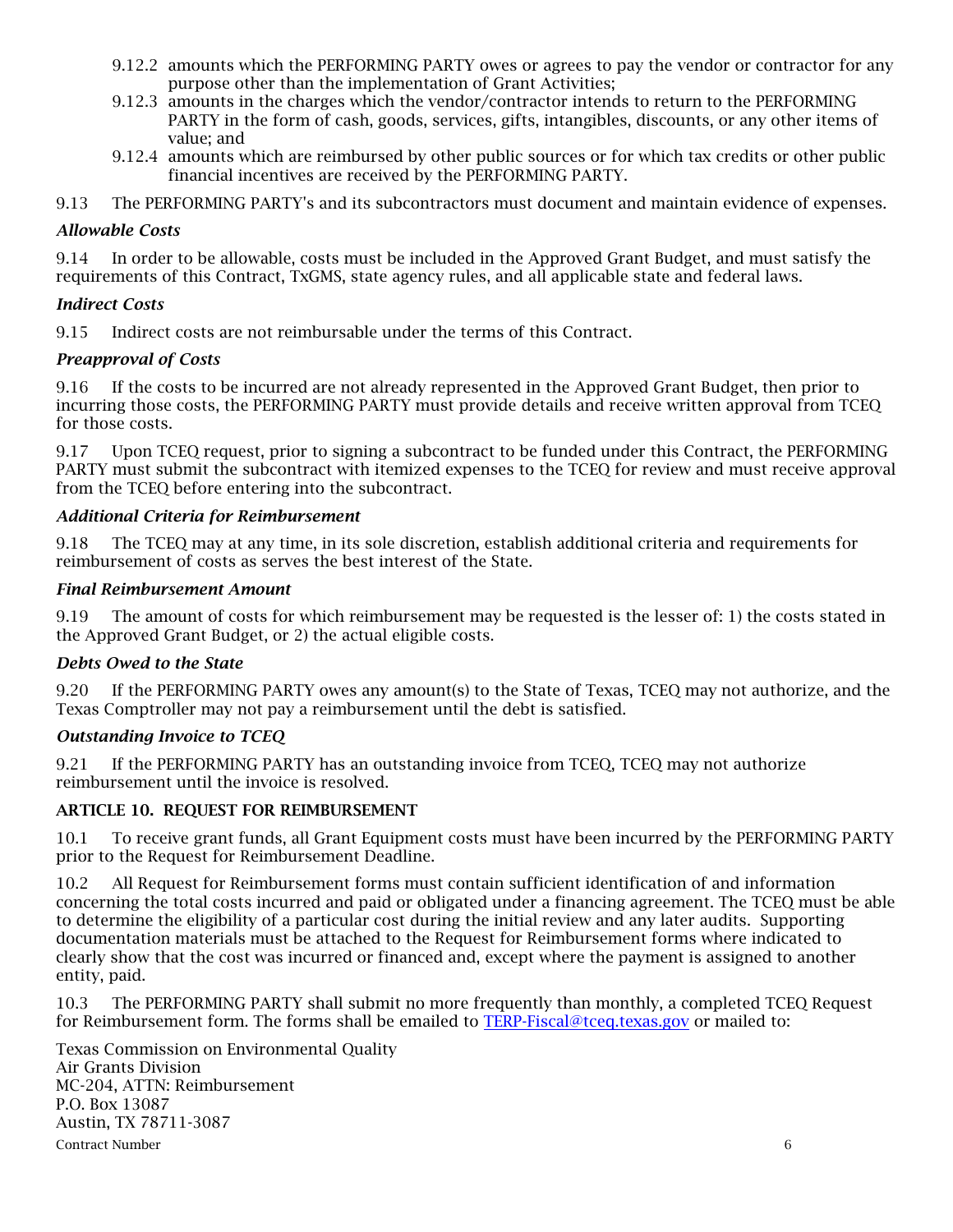10.4 The Request for Reimbursement shall be completed on forms provided by the TCEQ. The Request for Reimbursement, including all required supplemental forms, shall list the total expenses obligated under a financing agreement and the total activity expenses incurred to date.

10.5 The PERFORMING PARTY shall notify the TCEQ, in its Request for Reimbursement, of any financial incentive received by the PERFORMING PARTY, such as tax credits or deductions, other grants, or any other public financial assistance, that will offset the eligible costs incurred by the grant recipient for the project. The grant reimbursement must not exceed the sum of the actual eligible costs incurred by the grant recipient plus any other financial incentives received by the PERFORMING PARTY for the project.

## *Retained Funds*

10.6 The TCEQ may retain up to 10% of the total reimbursement funds pending the successful completion of the Implementation Period of the Grant Activities. The total of Retained Funds withheld will be released based upon the submission of the Request for Reimbursement of Retained Funds form that will be provided to the Grantee for their signature once the final implementation report has been submitted and approved. The TCEQ may, at its discretion, release the final reimbursement funds prior to the completion of the Implementation Period, subject to a determination that the project will be completed.

10.7 The final Request for Reimbursement Form, indicated by selecting the final request box on the form, shall be submitted to the TCEQ by the Request for Reimbursement Deadline. Unless otherwise approved in writing by TCEQ, all work on the Grant Equipment must be completed, with the Grant Equipment fully operational, before final reimbursement will be made.

10.8 The final Request for Reimbursement shall include a signed and executed Release of Claims, releasing all claims for payment of any funds due and payable by the TCEQ, upon the TCEQ's payment of the final Request for Reimbursement.

10.9 If the Request for Reimbursement does not satisfactorily demonstrate the accomplishment of the required tasks, or that costs are allowable, eligible, actual, and incurred, TCEQ may reject the request, until the deficiencies have been corrected. Satisfactory accomplishment of a task is within the judgment of the TCEQ; however, such judgment must be reasonable.

10.10 The reimbursement of funds is contingent upon the PERFORMING PARTY's satisfactory adherence to the terms of this Contract.

## *Required Forms*

10.11 In order to seek reimbursement, the PERFORMING PARTY, must submit fully completed and legible:

- 10.11.1 Request for Reimbursement Form;
- 10.11.2 Supplemental Request for Reimbursement Form(s) for those budget categories with expenses;
- 10.11.3 Release of Claims (only with the Request for Reimbursement of Retained Funds); and
- 10.11.4 documentation of payment for all costs for which reimbursement is requested.

## *Required Documentation*

10.12 Documentation for a reimbursable cost shall:

- 10.12.1 be legible;
- 10.12.2 identify the specific piece of equipment received or the services provided;
- 10.12.3 clearly identify the vendor or subcontractor who provided the equipment or services;
- 10.12.4 confirm the reimbursable amount listed on the form; and
- 10.12.5 provide proof of payment for all costs for which reimbursement if requested.

10.13 The documentation shall consist of an itemized and dated invoice that shows the amount billed to the PERFORMING PARTY, any "past due" amount from previous invoices, and explanation of services provided. The PERFORMING PARTY must provide any other documentation requested by the TCEQ.

10.14 Canceled checks and bank confirmation of electronic funds transfers represent the preferred types of documentation for purposes of this section; however, at TCEQ's discretion, the PERFORMING PARTY may substitute/attach other records or documents that provide sufficient evidence of payment.

10.15 The TCEQ may reject requests for reimbursement that fail to demonstrate that costs are eligible for reimbursement or which fail to conform to the requirements of the Contract.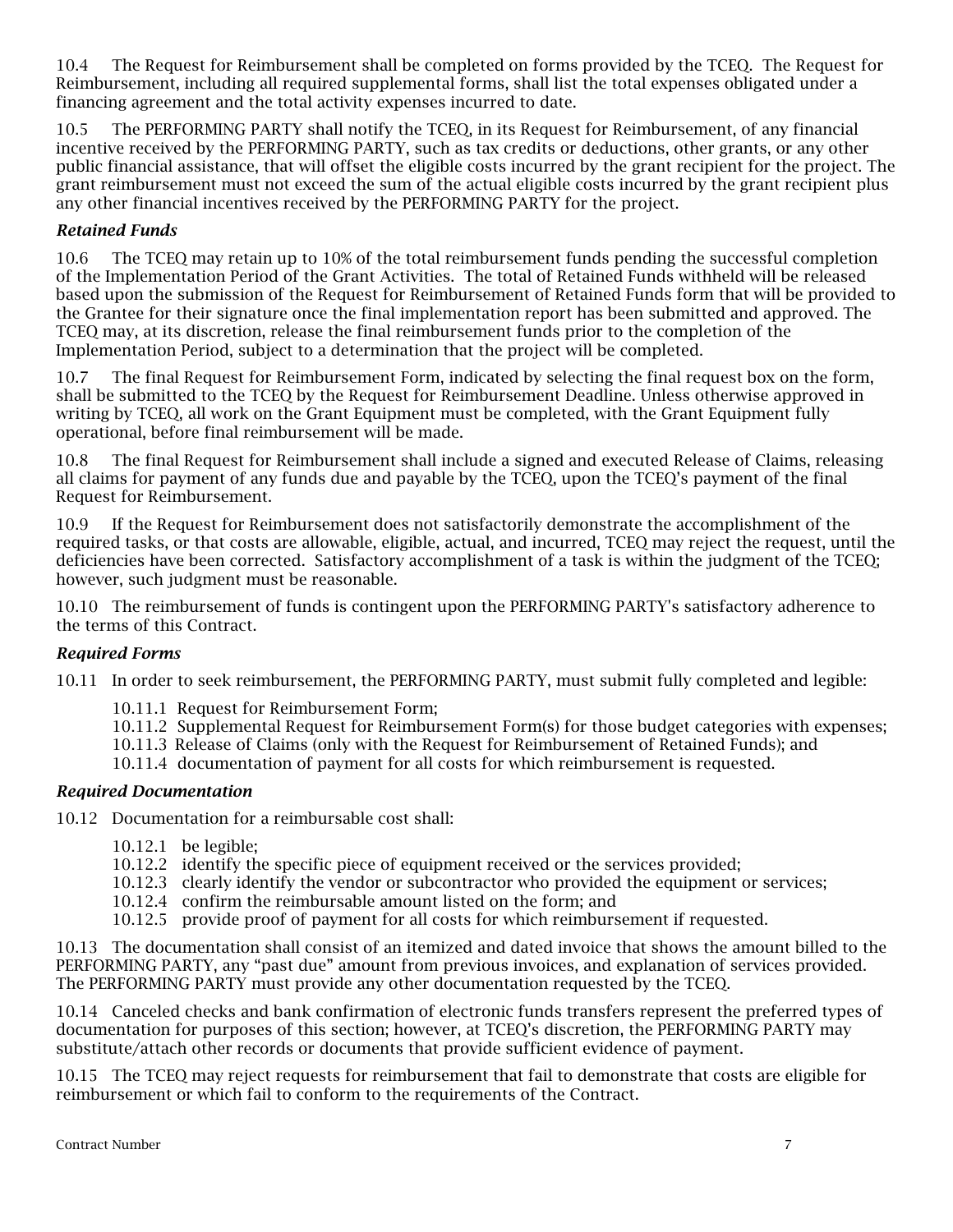10.16 In determining the amount of the final payment, the TCEQ may withhold from reimbursement the amount of any over payment and any reasonable amount until the TCEQ is satisfied that all conditions and requirements are completed and accepted.

10.17 All requests for reimbursement must be signed by an authorized representative of the PERFORMING PARTY.

# ARTICLE 11. PERFORMING PARTY'S RESPONSIBILITIES TO THE TCEQ

11.1 All Grant Activities for which reimbursement is requested must be completed as described in the Scope of Work and Approved Grant Budget.

11.2 The PERFORMING PARTY hereby ratifies and attests to all representations and certifications in the Application and agrees to give prompt written notice to the TCEQ within three (3) business days if there is any material change in these representations or certifications.

## *Professional Quality*

11.3 The PERFORMING PARTY is responsible for the professional quality, technical accuracy, timely completion, and the coordination of all Grant Activities under this Contract.

### *Oversight and Monitoring*

11.4 The PERFORMING PARTY is responsible for the supervision, inspection, and direction of its employees, contractors, or subgrantees to ensure the Grant Activities are performed in a competent and efficient manner. The PERFORMING PARTY shall be solely responsible for the means, methods, techniques, sequences, and procedures of the Grant Activities. The PERFORMING PARTY shall be responsible for seeing that the implementation of the Grant Activities complies with the terms and conditions of this Contract, including requiring that applicable terms and conditions of this Contract be incorporated into subcontracts.

## *Materials and Equipment*

11.5 Unless otherwise specified in the Contract, the PERFORMING PARTY assumes full responsibility for all materials, equipment, labor, transportation, tools, appliances, fuel, power, light, heat, telephone, water, sanitary facilities, temporary facilities, and all other facilities and incidentals necessary for the implementation and completion of the Grant Activities.

#### *The PERFORMING PARTY's Responsibility for Purchases*

11.6 Any purchase made by the PERFORMING PARTY, especially any purchase not proposed/scheduled for reimbursement by the TCEQ, is made at its own risk.

11.7 All Grant Equipment will be of good quality and as described in the Scope of Work. All materials and equipment shall be applied, installed, connected, erected, used, cleaned, and conditioned, and maintained in accordance with instructions of the applicable manufacturer and supplier.

11.8 The PERFORMING PARTY agrees to maintain the Grant Equipment as necessary to keep the Grant Equipment in good condition and functioning at optimum performance during the Operation Period.

## *Proof of Insurance*

11.9 The PERFORMING PARTY must maintain sufficient commercial property insurance to cover the repair or full replacement of any Grant Equipment during the Contract Period.

11.10 During the Contract Period, the PERFORMING PARTY must also maintain Workers Compensation and Employer's Liability Insurance, Commercial Automobile Liability Insurance, and Commercial General Liability Insurance at coverage levels set out in the Insurance Section of this Contract.

11.11 The PERFORMING PARTY must provide proof of the required insurance coverages prior to receiving the Notice to Proceed. If requested by the TCEQ, the PERFORMING PARTY shall provide additional proof of insurance coverage, including declaration pages and copies of policies.

11.12 Failure to provide proof of required insurance or failure to maintain required insurance during the Contract Period shall constitute a material breach of this Contract.

11.13 Any insurance proceeds received by or on behalf of the PERFORMING PARTY under an insurance policy due to the damage or destruction of Grant Equipment must be utilized to acquire equivalent or better Grant Equipment or be paid to the TCEQ. Failure to do so shall constitute a material breach of this Contract.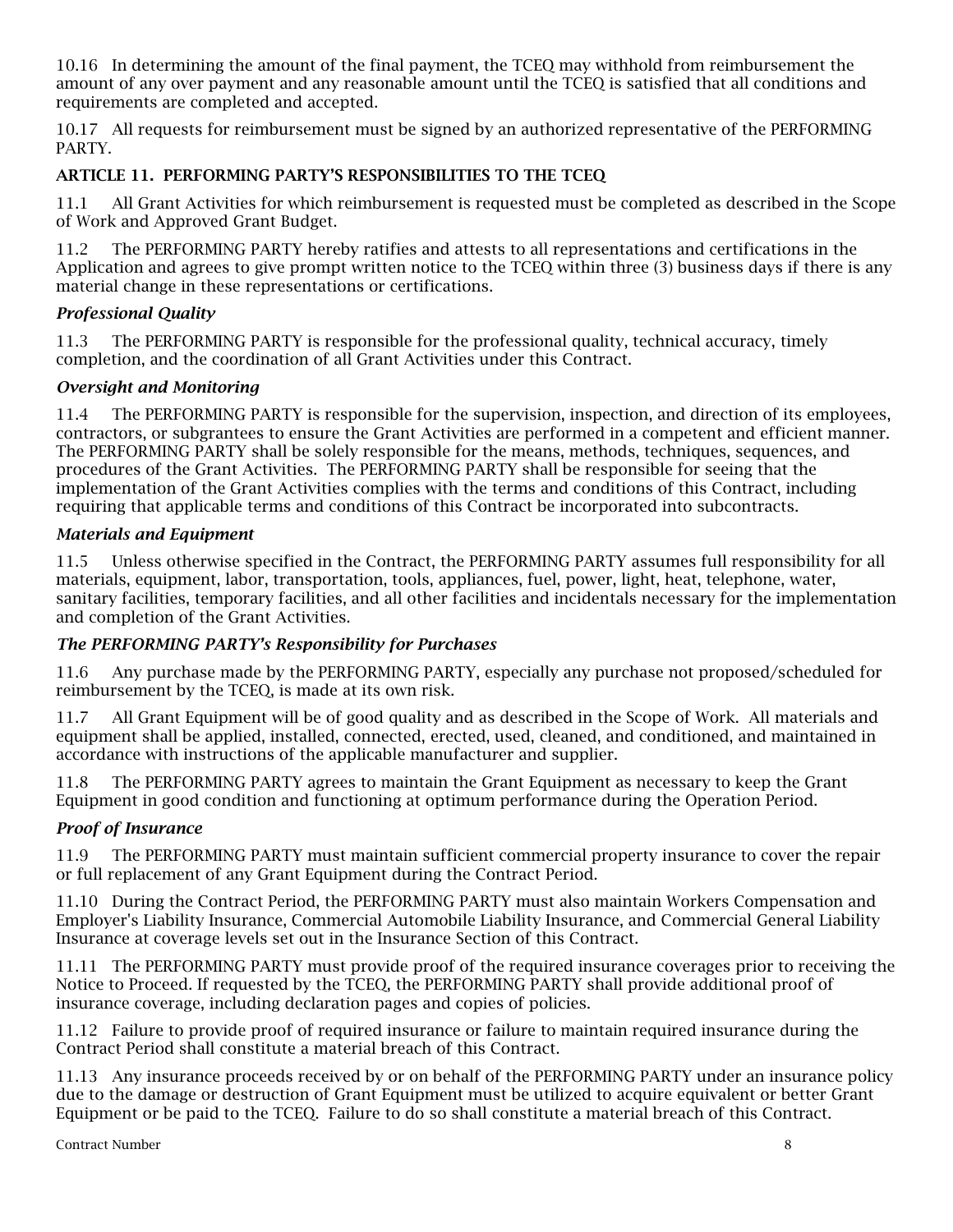11.14 Upon the occurrence of a repairable malfunction of or damage to Grant Equipment during the Contract Period, the PERFORMING PARTY will repair and restore the Grant Equipment to the level of optimum performance.

11.15 Upon the occurrence of loss, theft, or irreparable damage of Grant Equipment during the Contract Period, the PERFORMING PARTY will replace the lost, stolen, or damaged Grant Equipment with similar equipment which achieves the same optimum performance or better. The PERFORMING PARTY must replace and install the Grant Equipment no later than 60 consecutive days from the occurrence of loss, theft, or damage, unless the TCEQ expressly agrees to a longer period. Replacement Grant Equipment is subject to all the requirements applicable to Grant Equipment contained in this Contract.

11.16 Governmental entities may use an established self-insurance program to satisfy any insurance requirements.

11.17 The TCEQ reserves the right to require additional insurance coverage during the term of this Contract.

## *Assignment*

11.18 TCEQ must remain in contractual privity with the entity owning and operating the Grant Equipment in order to enforce the Contract's Grant Activities and Administrative Requirements until the termination of this Contract. Any act by the PERFORMING PARTY that impairs TCEQ's ability to enforce this Contract, including sale of the Grant Equipment, transfer of the Grant Equipment, loss of the Grant Equipment, sale of the PERFORMING PARTY's business interests, or liquidation of the PERFORMING PARTY's assets (including the Grant Equipment), constitutes a material breach of this Contract and requires the return of grant funds.

11.19 TCEQ may allow the assignment of this Contract. The PERFORMING PARTY and proposed assignee will be required to execute a TCEQ-drafted assignment agreement stating the assignee's obligation to accept this Contract and to continue to use the Grant Equipment subject to the terms of this Contract.

11.20 If TCEQ does not allow assignment of the Contract, or if the proposed assignee refuses to enter into an assignment agreement, TCEQ will deem the PERFORMING PARTY in breach of the contract and may utilize any remedy under Article 13, including the return of grant funding.

11.21 No delegation of the obligations, rights, or interests in the Contract, and no assignment of payments by PERFORMING PARTY will be binding on the TCEQ without its written consent, except as restricted by law.

#### *Access to Records and Grant Equipment*

11.22 State Auditor's Office. The PERFORMING PARTY understands that the state auditor may conduct an audit or investigation of any entity receiving funds from the state directly under the Contract or indirectly through a subcontract under the Contract. The acceptance of funds directly under the Contract or indirectly through a subcontract under the Contract acts as acceptance of the authority of the state auditor, under the direction of the legislative audit committee, to conduct an audit or investigation in connection with those funds. Under the direction of the legislative audit committee, an entity that is the subject of an audit or investigation by the state auditor must provide the state auditor with access to any information the state auditor considers relevant to the investigation or audit. The PERFORMING PARTY further agrees to cooperate fully with the State Auditor's Office or its successor in the conduct of the audit or investigation, including providing all records requested. The PERFORMING PARTY will ensure that this clause concerning the authority to audit funds received indirectly by subcontractors through the PERFORMING PARTY and the requirement to cooperate with the audit or investigation is included in any subcontract it awards under this Contract.

11.23 The PERFORMING PARTY shall cooperate with and allow access to all Grant Equipment as described in this Contract by the TCEQ, the State of Texas, the State Auditor's Office, and any of their authorized representatives for the purpose of review, on-site inspection, and/or audit. Failure to respond to or cooperate with any authorized review, inspection, or audit of the Grant Activities constitutes a material breach of this Contract.

## *Maintenance of Records*

Contract Number 9 11.24 The PERFORMING PARTY shall maintain books, records, documents, and other evidence reasonably pertinent to performance of the Grant Activities and requirements of the Contract, including any Contract Amendments. All financial records will be maintained in accordance with generally accepted accounting principles and this Contract. The PERFORMING PARTY's record retention system shall provide for the identification, accumulation, and segregation of allowable and unallowable costs among projects. The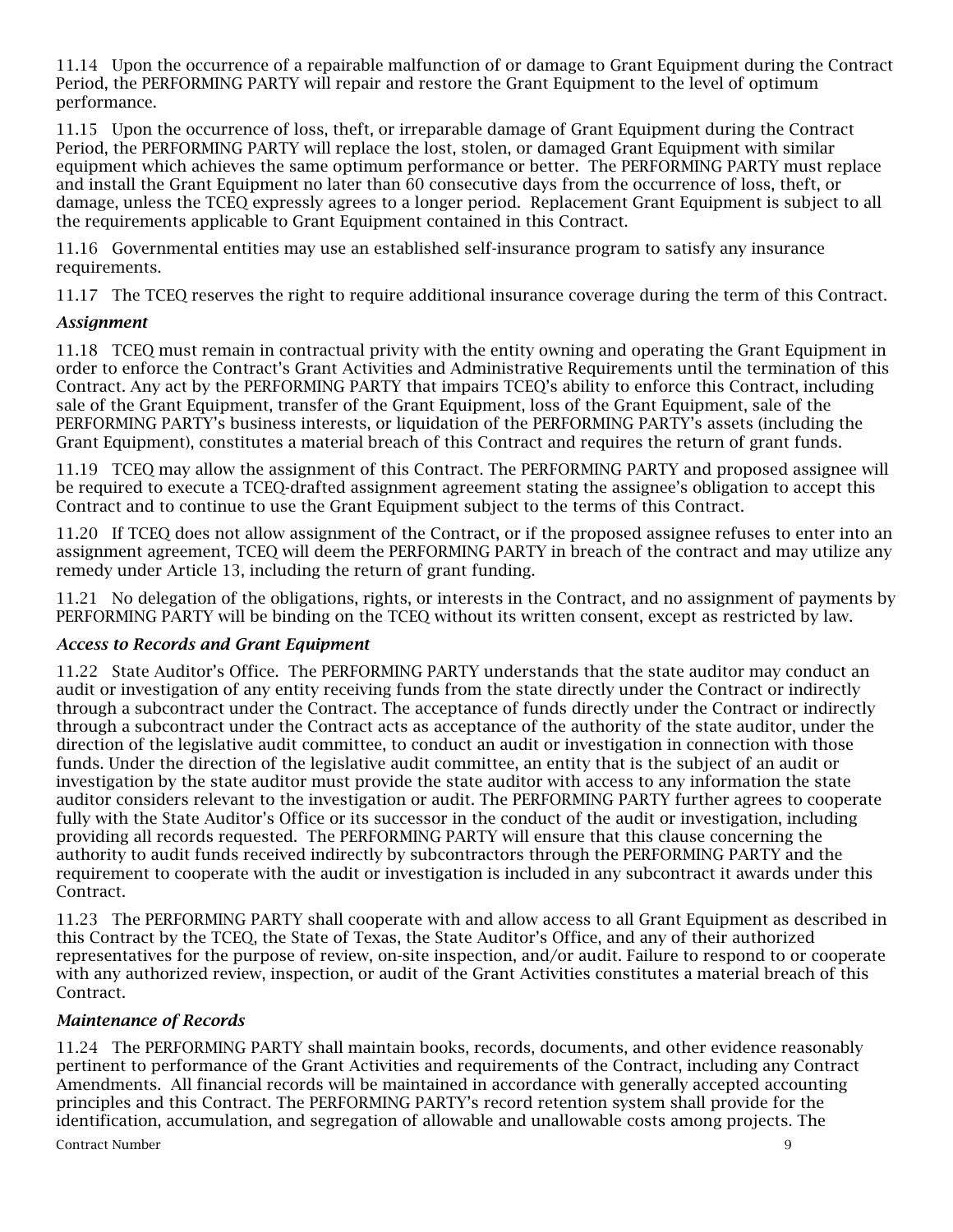PERFORMING PARTY shall also maintain the financial information and data used in the preparation or support of any Request for Reimbursement (direct and indirect), price or profit analysis, and a copy of any cost information or analysis submitted to the TCEQ. The PERFORMING PARTY shall allow access to all the material including bank statements and records to the TCEQ, the State of Texas, the State Auditor's Office, and any of their authorized representatives for the purpose of review, inspection, audit, excerpts, transcriptions, and/or copying during normal business hours. The PERFORMING PARTY shall provide appropriate facilities and equipment for such access and inspection.

11.25 Records under this Article shall be maintained by the PERFORMING PARTY during performance of Grant Activity under this Contract and for four (4) years after the termination of this Contract. If any litigation, claim, negotiation, audit, cost recovery, or other action (including actions concerning costs of items to which an audit exception has been taken) involving such records has been started before the expiration of the four-year period, such records must be retained until completion of the action or resolution of all issues which arise from it, or until the end of the regular four-year period, whichever is later. The PERFORMING PARTY must maintain these records in a way that ensures business continuity if the primary records are destroyed such as establishing a back-up copy of such records.

# *PERFORMING PARTY's Representative*

11.26 The PERFORMING PARTY will identify in writing a Project Representative as the person authorized to receive and respond to inquiries and requests from the TCEQ, to manage the Grant Activities being performed, and to act on behalf of the PERFORMING PARTY.

11.27 The PERFORMING PARTY agrees to make arrangements necessary to ensure that its authorized Project Representative, or someone to whom that person has delegated his or her authority, is available during regular business hours for consultation with the TCEQ. Written notice of any such delegation, or change in delegation, will be provided to the TCEQ.

11.28 Any notice issued pursuant to this Contract shall be addressed to the respective party's Authorized Project Representative or delegated authority. Such notices shall be written and emailed, hand-delivered, or sent by first-class mail. Any notice or other written communication shall be considered delivered upon date of receipt.

# *Personnel*

11.29 The PERFORMING PARTY shall provide competent, suitably qualified personnel, whether employees or contractors to implement the Grant Activities as required by the Contract.

# *Safety and Protection*

11.30 Where applicable, the PERFORMING PARTY shall be responsible for requiring employees, contractors, and subcontractors to maintain and supervise all necessary safety precautions and programs in connection with the Grant Activities. The PERFORMING PARTY shall take all necessary precautions to protect the health and safety of the public during performance of the Grant Activities.

## *Permits*

11.31 Unless otherwise provided in the Contract, the PERFORMING PARTY shall obtain and pay for all applicable permits and licenses required for this performance of this Contract. Failure to comply with a permit issued by the TCEQ or other state agency may result in a determination, within the sole discretion of the TCEQ, that the best interests of the state are served by withholding reimbursement or by the application of other remedies under this Contract.

# *Laws and Regulations*

11.32 The PERFORMING PARTY shall give all notices and comply in all material respects with all laws and regulations applicable to furnishing and performance of the Grant Activities. Except where otherwise expressly required by applicable laws and regulations, the TCEQ shall not be responsible for monitoring the PERFORMING PARTY's compliance with any laws or regulations.

## *Data and Publicity*

Contract Number 10 11.33 All data and other information developed under this Contract shall be furnished, upon request, to the TCEQ and shall be public data and information except to the extent that it is exempted from public access by the Texas Public Information Act, Texas Government Code Chapter 552. The PERFORMING PARTY agrees to the disclosure of all information and reports resulting from public access to records under this Contract.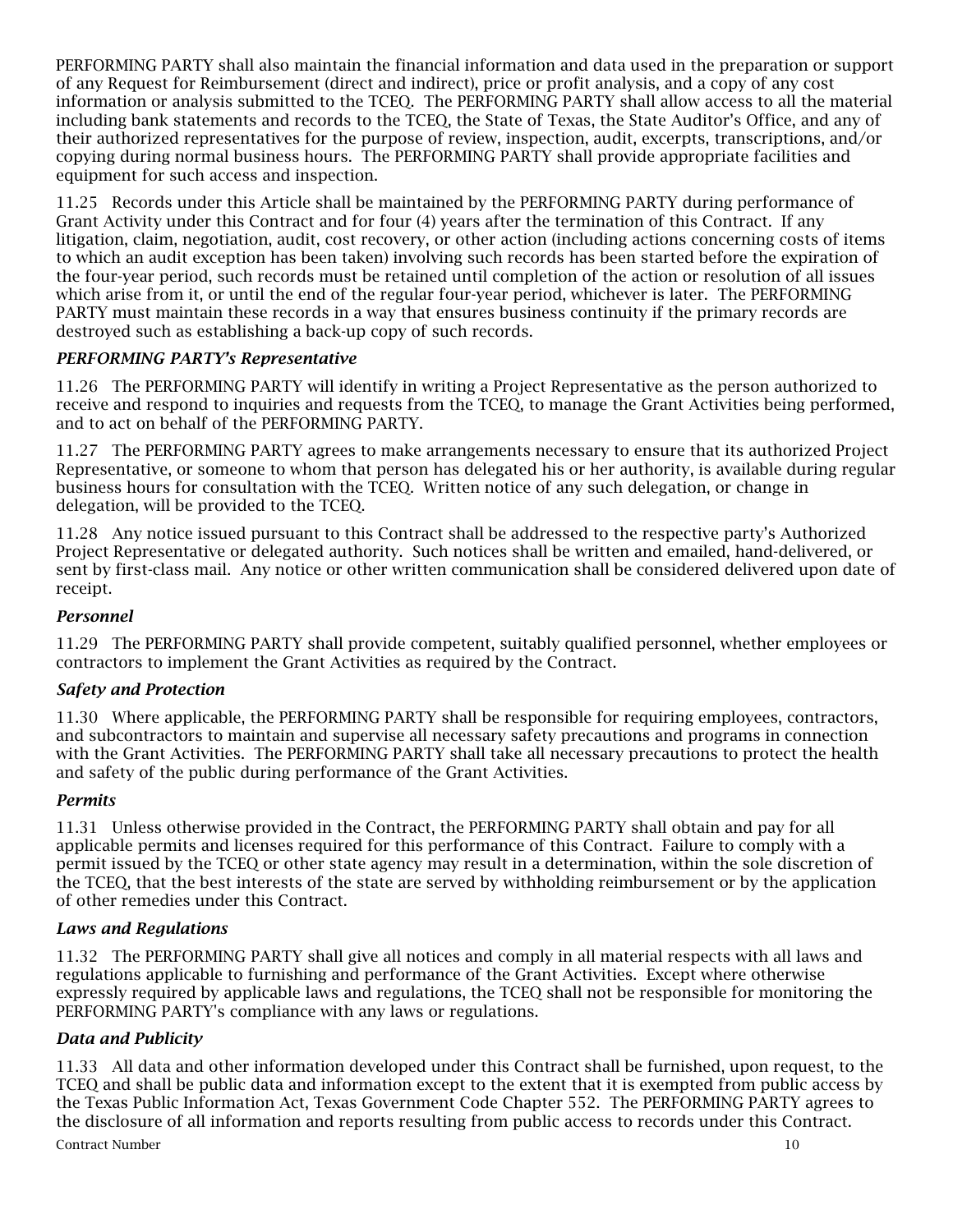11.34 Upon termination of this Contract, if requested by the TCEQ, all copies of data and information developed under this Contract, including databases for which the costs of preparation are reimbursed under this Contract, shall be furnished at no charge to the TCEQ, and shall become the property of the TCEQ.

11.35 The PERFORMING PARTY agrees to notify the TCEQ prior to releasing any information to the news media regarding the Grant Activities. The PERFORMING PARTY will acknowledge the financial support of the TCEQ whenever a Grant Activity reimbursed, in whole or part, is publicized or reported in news media or publications. Reports and other documents, including news releases or public announcements, prepared as a part of this Contract, or referencing the Grant Activities under this Contract, shall carry the following or similar notation on the front cover or title page:

### This project is funded in part by the State of Texas through an Alternative Fueling Facilities Program Grant from the Texas Commission on Environmental Quality.

## *Lobbying Activities*

11.36 The PERFORMING PARTY shall not use funds provided under this Contract to support lobbying or political activity either directly or indirectly in accordance with Sections 403.1067 and 556.0055 of the Texas Government Code.

### *Accessibility*

11.37 All electronic content and documents created as deliverables under this Contract must meet the accessibility standards prescribed in 1 Texas Administrative Code Sections 206.50 and 213, for state agency web pages, web content, software, and hardware, unless TCEQ agrees that exceptions or exemptions apply.

## ARTICLE 12. PROGRESS REPORT; LONG TERM MONITORING AND REPORTING

12.1 During the Implementation Period, the PERFORMING PARTY shall submit biannual progress reports describing the Grant Activities completed. Completed progress reports are due to the TCEQ within ten (10) days following June 30 and December 31.

12.2 A final Implementation Period report shall be submitted to the TCEQ after implementation of all Grant Activities has been completed in accordance with the Scope of Work.

12.3 As a condition of receiving grant funds, the PERFORMING PARTY agrees to operate the Grant Equipment for the Operation Period, as detailed in the Scope of Work.

12.4 As a condition of receiving grant funds, the PERFORMING PARTY agrees to submit properly completed annual operational reports to the TCEQ, on forms provided by the TCEQ, for the Operation Period. The PERFORMING PARTY will submit the required reports annually as specified by the TCEQ.

12.5 The PERFORMING PARTY's timely submission of complete and accurate Progress Reports is material to performance under this Contract. Failure to submit the required reports or submission of reports containing false or inaccurate information shall constitute a material breach of this Contract.

## ARTICLE 13. TERMINATION

13.1 Termination of this Contract under any circumstances shall not constitute a waiver of any rights or remedies that the TCEQ may exercise under this Contract or otherwise as provided by law.

13.2 This Contract may be terminated in whole or in part by the TCEQ for its convenience. Circumstances when this may occur include without limitation the depletion of the Texas Emissions Reduction Plan Fund, which results in the unavailability of funds to complete this project. To the extent feasible, at the sole discretion of the TCEQ, the TCEQ will provide a minimum of ten (10) days written notice of intent to terminate.

13.2.1 The PERFORMING PARTY may not incur new obligations after receiving notice of termination and must cancel as many outstanding obligations as possible. The TCEQ evaluates each obligation to determine its eligibility for inclusion in project costs. The TCEQ allows full credit to the PERFORMING PARTY for the state share of the non-cancelable obligations properly incurred by the grantee prior to termination, subject to the availability of funds.

13.3 This Contract may be terminated in whole or in part by the TCEQ for cause, including a material failure to comply with the requirements of the Contract. Unless advance notice of intent to terminate will place funds of the state at increased risk, the TCEQ will provide written notice to the PERFORMING PARTY's Project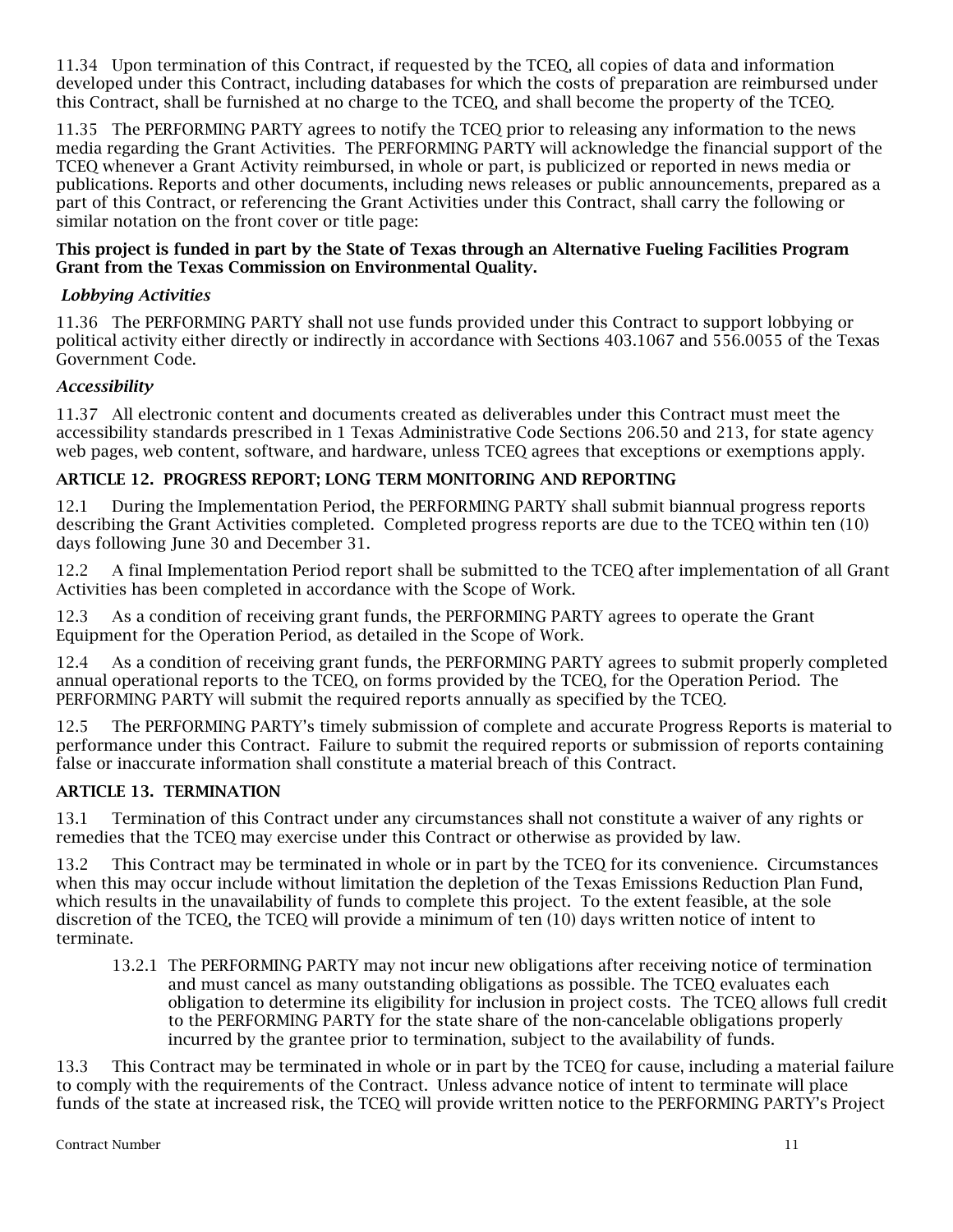Representative of its intent to terminate. The PERFORMING PARTY shall have twenty (20) calendar days from the date such notice is sent to cure performance deficiencies.

- 13.3.1 If the PERFORMING PARTY's acts or omissions cause or create an increase of pollutants to an unacceptable level or an increase of health and safety risks, such acts or emissions shall constitute a material failure to comply with the requirements of the Contract.
- 13.3.2 In the event the PERFORMING PARTY sells, transfers, destroys or otherwise loses title, ownership, possession, or control of Grant Equipment during the Contract Period, without prior approval from the TCEQ, the PERFORMING PARTY shall, upon request by the TCEQ, promptly return the full amount of funds reimbursed to the PERFORMING PARTY for the purchase of the Grant Equipment.

13.4 This Contract may be terminated in whole or part by the TCEQ if any delay or failure of performance of the Grant Activities by either the PERFORMING PARTY or the TCEQ is caused by a force majeure event, as determined by the TCEQ in its sole discretion.

13.5 If, after termination for cause by TCEQ, it is determined that the PERFORMING PARTY had not materially failed to comply with the Contract, the termination shall be deemed to have been for the convenience of the TCEQ.

13.6 In accordance with this Contract, the PERFORMING PARTY does not have an expectation or entitlement of continued receipt of financial assistance under this Contract. Therefore, the PERFORMING PARTY waives any claim for damages arising from or resulting from the TCEQ's termination of this Contract for any reason.

13.7 If, during the Contract Period, the PERFORMING PARTY does not complete the Grant Activities, the Contract may be terminated, and the PERFORMING PARTY will return any reimbursements already received.

13.7.1 If after TCEQ's payment of final reimbursement upon the completion of the Implementation Phase of the Grant Activities, the PERFORMING PARTY ceases performing the Grant Activities or Administrative Requirements, the PERFORMING PARTY is in breach of contract and must return the grant funds already received. TCEQ may reduce the amount of grant funds to be returned by the percentage of the Operation Period of the Grant Activities actually completed in terms of days from the beginning of the Operation Period through the date the Grant Activities ceased, as calculated by TCEQ.

13.8 Stop Grant Activities. The TCEQ may stop the Grant Activities if, in the reasonable opinion of the TCEQ, the PERFORMING PARTY fails to perform the Grant Activities in such a way which conforms to the Contract. The TCEQ may order the PERFORMING PARTY to stop the Grant Activities, or any portion thereof, until the cause for such order has been eliminated; however, this right of the TCEQ to stop the Grant Activities shall not give rise to any duty on the part of the TCEQ to exercise this right for the benefit of the PERFORMING PARTY or any surety or other party.

13.9 The PERFORMING PARTY shall carry on the Grant Activities and adhere to the progress schedule at all times, including any disputes or disagreements with the TCEQ. No Grant Activities shall be delayed or postponed pending resolution of any disputes or disagreements, except as the TCEQ and the PERFORMING PARTY may otherwise agree in writing. If, through no act or fault of the PERFORMING PARTY, the Grant Activities are suspended for a period of more than ninety days by the TCEQ or under an order of court or other public authority, then the PERFORMING PARTY's sole and exclusive remedy is to extend the Grant Activities timeline.

13.10 The TCEQ May Suspend Grant Activities. At any time and without cause, the TCEQ may suspend the Grant Activities or any portion thereof by notice in writing to the PERFORMING PARTY which will fix the date on which Grant Activities will be resumed. The PERFORMING PARTY shall resume the Grant Activities on the date so fixed. The PERFORMING PARTY shall be allowed an extension of the Grant Activities timeline directly attributable to any such suspension, but only to the extent that the PERFORMING PARTY requests such extensions in writing within fifteen (15) days of the TCEQ's notice.

13.11 The PERFORMING PARTY acknowledges that certain requirements of this Contract, including maintenance of records, shall survive an event of termination.

# ARTICLE 14. REMEDIES AVAILABLE TO THE TCEQ

**Contract Number 12** 14.1 In accordance with Chapter 2261 of the Texas Government Code, the following Schedule of Remedies applies in the event of the PERFORMING PARTY's breach of the requirements of this Contract; including the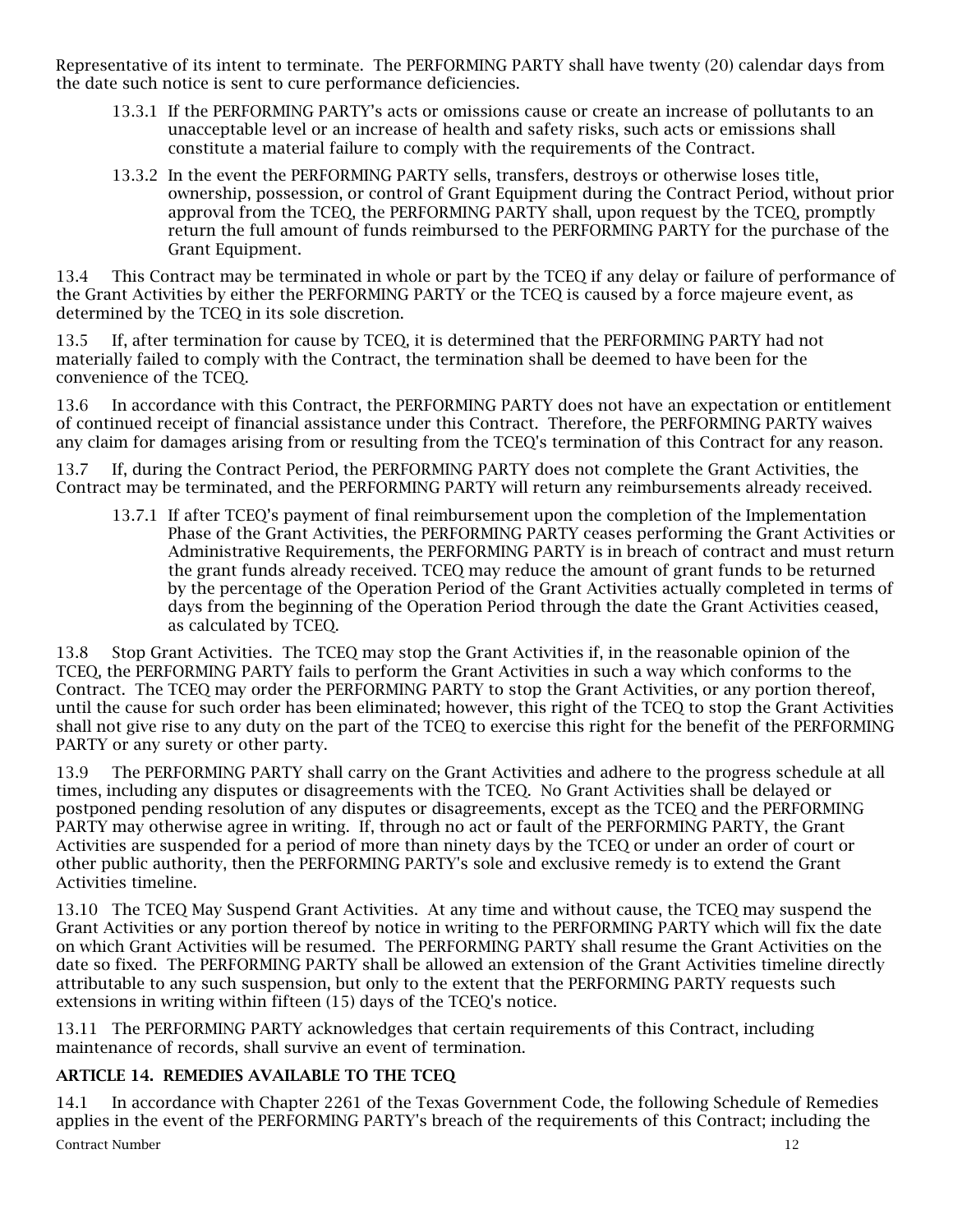substandard performance or lack of reasonable progress of Grant Activities or other failure, material or otherwise, to conform to the requirements of the Contract or applicable law:

- 14.1.1 Issue notice of substandard performance or other non-conforming act or omission;
- 14.1.2 Reject substandard performance and request corrections without charge to the TCEQ;
- 14.1.3 Request and receive return of any over payments or inappropriate payments;
- 14.1.4 Reject reimbursement request and suspend payment pending accepted revision of substandard performance or non-conformity;
- 14.1.5 Suspend all or part of the Work and/or payments pending accepted revision of substandard performance or non-conformity;
- 14.1.6 Reject reimbursement request and withhold all or partial payments;
- 14.1.7 Terminate the Contract without further obligation for payment; or
- 14.1.8 Demand restitution and recover payments for nonconforming performance, including the return of all unexpended funds, repayment of improperly expended funds, and/or all grant funds paid by TCEQ. TCEQ may reduce the amount of grant funds required to be returned by a percentage reflecting the proportion of the total Grant Activities which were properly conducted prior to the breach, as determined by TCEQ.

## *Cumulative Remedies*

14.2 The TCEQ may avail itself of any remedy or sanction provided in this Contract or in law to recover any losses arising from or caused by the PERFORMING PARTY's substandard performance or any material nonconformity with the Contract or the law. The remedies and sanctions available to either party in this Contract shall not limit the remedies available to the parties under law.

14.3 The dispute resolution process provided in Chapter 2009 of the Texas Government Code is available to the parties to resolve any dispute arising under the Contract.

## ARTICLE 15. INDEMNIFICATION

15.1 TO THE EXTENT PERMITTED BY LAW, PERFORMING PARTY SHALL DEFEND, INDEMNIFY AND HOLD HARMLESS THE STATE OF TEXAS AND TCEQ, AND/OR THEIR OFFICERS, AGENTS, EMPLOYEES, REPRESENTATIVES, CONTRACTORS, ASSIGNEES, AND/OR DESIGNEES FROM ANY AND ALL LIABILITY, ACTIONS, CLAIMS, DEMANDS, OR SUITS, AND ALL RELATED COSTS, ATTORNEY FEES, AND EXPENSES ARISING OUT OF, OR RESULTING FROM ANY ACTS OR OMISSIONS OF THE PERFORMING PARTY OR ITS AGENTS, EMPLOYEES, SUBCONTRACTORS, ORDER FULFILLERS, OR SUPPLIERS OF SUBCONTRACTORS IN THE EXECUTION OR PERFORMANCE OF THE CONTRACT AND ANY PURCHASE ORDERS ISSUED UNDER THE CONTRACT. THE DEFENSE SHALL BE COORDINATED BY THE PERFORMING PARTY WITH THE OFFICE OF THE TEXAS ATTORNEY GENERAL WHEN TEXAS STATE AGENCIES ARE NAMED DEFENDANTS IN ANY LAWSUIT, AND THE PERFORMING PARTY MAY NOT AGREE TO ANY SETTLEMENT WITHOUT FIRST OBTAINING THE CONCURRENCE FROM THE OFFICE OF THE TEXAS ATTORNEY GENERAL. THE PERFORMING PARTY AND TCEQ AGREE TO FURNISH TIMELY WRITTEN NOTICE TO EACH OTHER OF ANY SUCH CLAIM.

15.2 This paragraph is not intended and shall not be construed to require the PERFORMING PARTY to indemnify or hold harmless the State or the TCEQ for any claims or liabilities resulting from the negligent acts or omissions of the TCEQ or its employees.

# ARTICLE 16. TITLE TO AND MANAGEMENT OF PROPERTY AND EQUIPMENT

16.1 Subject to the obligations and conditions set forth in this Contract, title to real property and equipment (together hereafter referred to in this Article as "property") acquired under this Contract by the PERFORMING PARTY or a sub-grant recipient will vest upon acquisition or construction in the PERFORMING PARTY or the sub-grant recipient respectively.

16.2 Subject to the provisions of this Contract and as otherwise provided by state statutes, property acquired or replaced under this Contract, or a sub-grant contract shall be used for the duration of its normally expected useful life to support the purposes of this Contract whether or not the original projects or programs continue to be supported by state funds.

**Contract Number 13** 16.3 The PERFORMING PARTY and sub-grant recipients may develop and use their own property management systems, which must comply with all applicable federal, state, and local laws, rules, and regulations. If an adequate system for accounting for property owned by the PERFORMING PARTY or the subgrant recipient is not in place or is not used properly, the *State Property Accounting Process User's Guide* issued by the State Comptroller of Public Accounts will be used as a guide for establishing such a system. The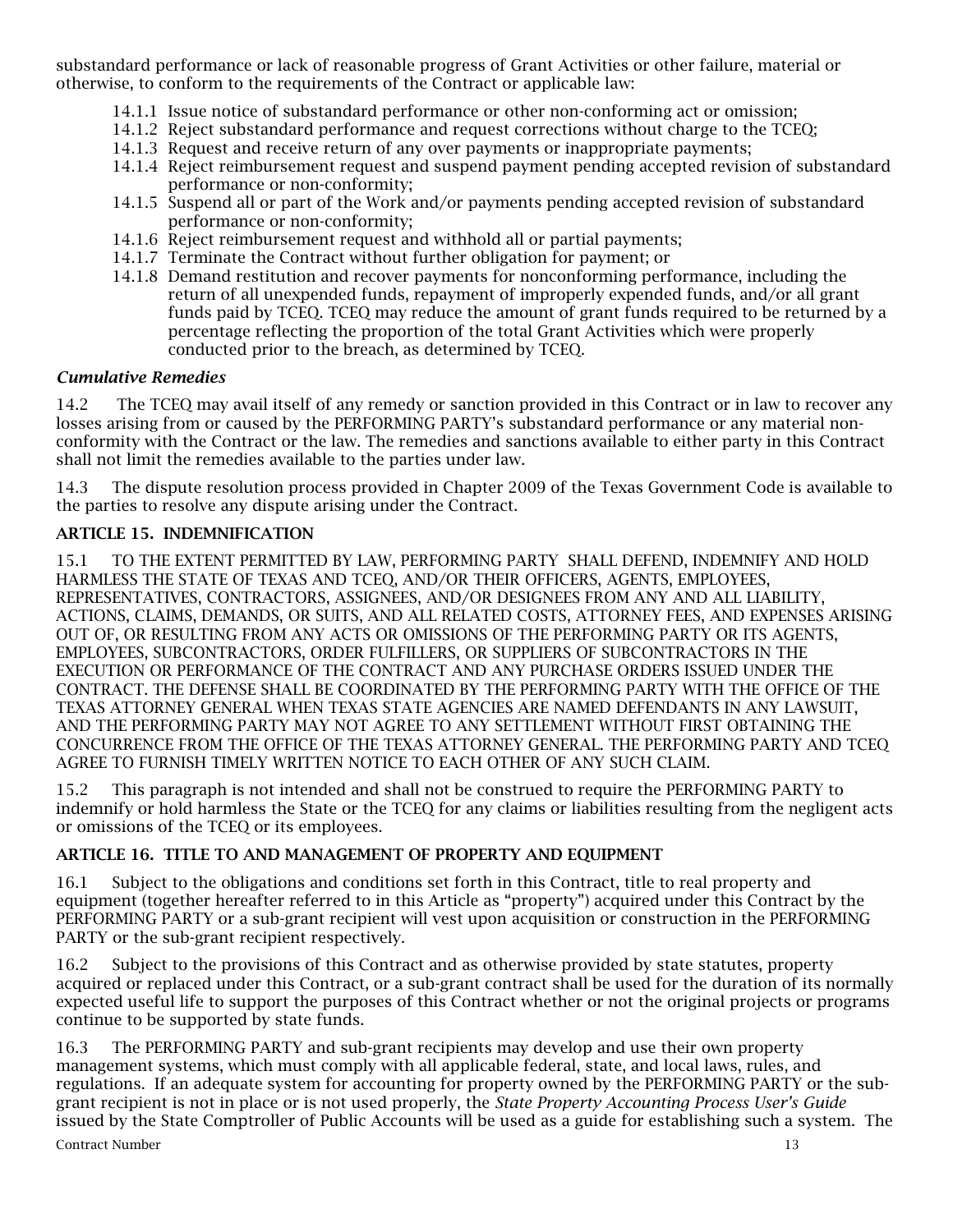property management system used by the PERFORMING PARTY and sub-grant recipients must meet the requirements set forth in this Section.

- 16.3.1 Property records must be maintained that include a description of the property, a serial number or other identification number, the source of the property, who holds title, the acquisition date, and the cost of the property, percentage of state participation in the cost of the property, the location, use and condition of the property, and any ultimate disposition data including the date of disposal and sale price of the property.
- 16.3.2 A physical inventory of all equipment acquired or replaced under this Contract shall be conducted no less frequently than once every two years during the Contract Period and the results of such inventories reconciled with the appropriate property records. Property control procedures utilized by the PERFORMING PARTY and the sub-grant recipients shall include adequate safeguards for replacement value and to prevent loss, damage, or theft of the acquired property. Any loss, damage, or theft shall be investigated. The PERFORMING PARTY and the sub-grant recipients shall develop and carry out a program of property maintenance as necessary to keep both originally acquired and any replaced property in good condition, and to utilize proper sales procedures to ensure the highest possible return, in the event such property is sold.

## ARTICLE 17. AMENDING AND SUPPLEMENTING CONTRACT DOCUMENTS

17.1 The Contract Documents may be amended to provide for additions, deletions, and revisions in one or more of the following ways: a formal Written Amendment or a Minor Change. All requests for changes to the Contract must be submitted in writing to the TCEQ. TCEQ will not amend the Contract if such changes would reduce the total project score.

17.2 Written Amendment. A Written Amendment allows for material changes to the Contract such as changes to the total Contract Amount, changes to the Request for Reimbursement Deadline or Contract Expiration Date, or other changes that affect the material obligations of the PERFORMING PARTY in this Contract. All Written Amendments must be in writing and signed by both parties.

17.3 Minor Change. The TCEQ has authority, without a Written Amendment, to correct any typographical errors, make changes to the Project Representative, make written Contract interpretations, and make minor non-material changes to the requirements in the Scope of Work. Minor changes must be made in writing, including via email, and provided to the PERFORMING PARTY's Project Representative. The PERFORMING PARTY must provide TCEQ with a written objection to any Minor Change no later than five (5) business days from the effective date of the Minor Change.

#### ARTICLE 18. STANDARDS FOR THE PERFORMING PARTY'S PERFORMANCE

18.1 In accordance with Texas Government Code Chapter 2261, the TCEQ is required to monitor the PERFORMING PARTY's performance under this Contract. The PERFORMING PARTY agrees that the standards set forth below are appropriate standards for the PERFORMING PARTY's performance during the Contract.

- 18.1.1 Quality and Accuracy. Standard: The PERFORMING PARTY's Grant Activities conform to the requirements of this Contract.
- 18.1.2 Timeliness. Standard: The PERFORMING PARTY's Grant Activities are completed on schedule.
- 18.1.3 Reports and Administrative & Financial Operations. Standard: The PERFORMING PARTY's administrative and financial operations comply with all obligations in law and in this Contract, including, but not limited to, record-keeping, reimbursement requests, audits, allowable costs, payments to subcontractors, and restricted expenditures.
- 18.1.4 Communication. Standard: The PERFORMING PARTY's accessibility, responsiveness, and cooperativeness with respect to any Contract-related concerns communicated by the TCEQ. The PERFORMING PARTY must ensure that its subcontractors also comply with this standard.
- 18.1.5 Other. Standard: Other factors unique to the type of project, as determined by the TCEQ.

18.2 The TCEQ will monitor the PERFORMING PARTY's performance and evaluate the level of compliance with the standards utilizing the performance measures set forth below.

- 18.2.1 Exceeds Expectations. The PERFORMING PARTY fully complied with all the standards on a consistent basis.
- 18.2.2 Satisfactory Performance. The PERFORMING PARTY's performance complied with all of the standards, with only typical errors, delays, or other problems that needed to be corrected.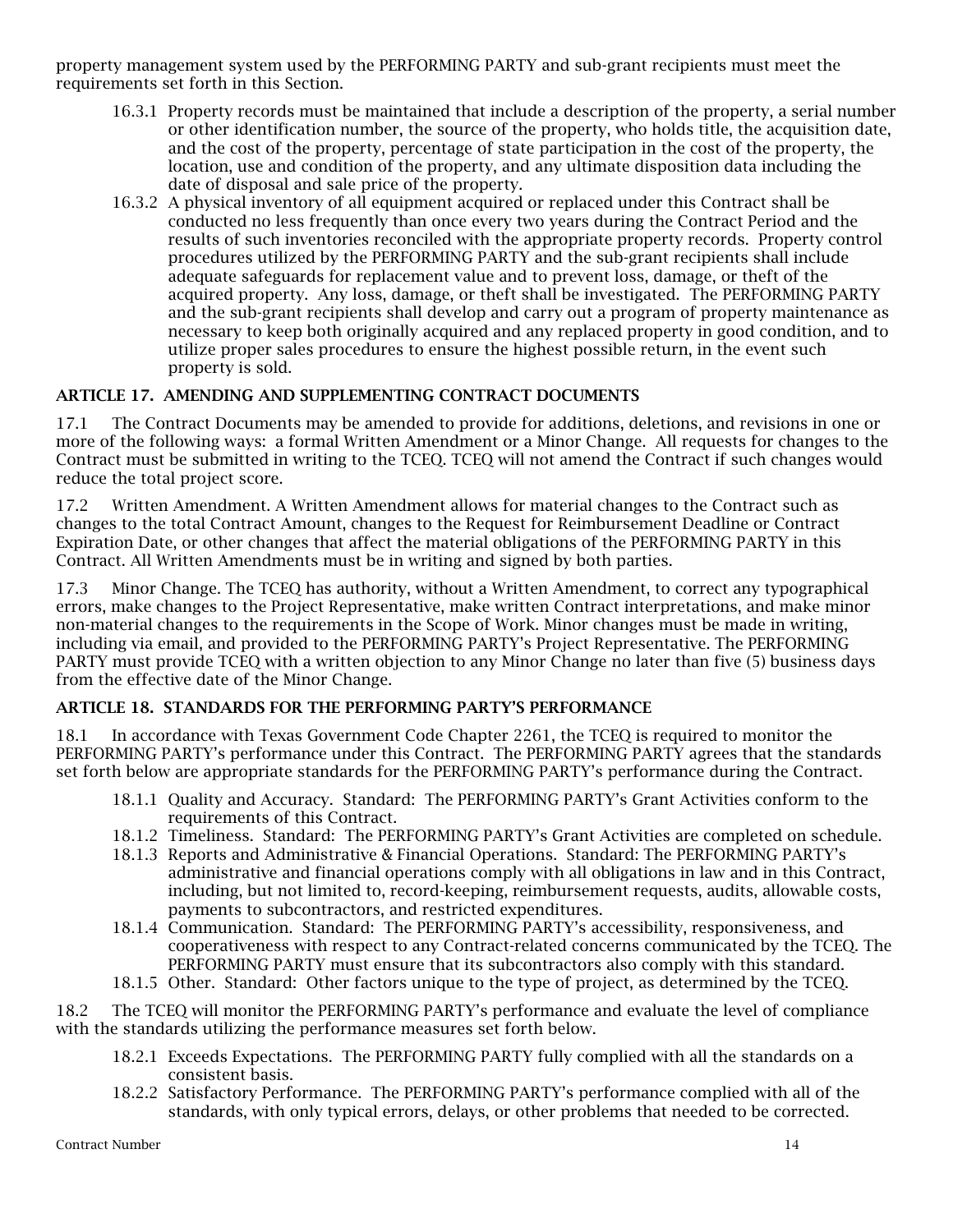- 18.2.3 Marginal Performance. The PERFORMING PARTY's performance was acceptable, although a significant number of deficiencies had to be corrected before the Contract requirements could be considered met.
- 18.2.4 Unsatisfactory Performance. The PERFORMING PARTY's performance was not acceptable, even after attempts to correct deficiencies.

## *Performance Evaluation*

18.3 The TCEQ may prepare a written evaluation of the performance of the PERFORMING PARTY upon completion of the terms of the Contract, or more frequently, as deemed necessary by the TCEQ. A copy of the evaluation may be provided to the PERFORMING PARTY and a copy retained in the TCEQ's contract files. The content of the evaluation shall be wholly within the discretion of the TCEQ. The PERFORMING PARTY may provide a written statement which explains or disagrees with the evaluation, which will be incorporated into the evaluation. The PERFORMING PARTY waives any claim for damages against the TCEQ for the evaluation.

#### ARTICLE 19. MISCELLANEOUS

19.1 In order for this Contract to be effective, all authorized principals of an unincorporated business organization or association must sign the Contract. An agent signing for a corporation must be authorized to sign by the corporation.

19.2 Unless authorized in writing by the TCEQ in accordance with this Contract, no waiver of any obligation of the PERFORMING PARTY shall bind the TCEQ. Any such authorized waiver shall not constitute a continuing waiver of the obligation.

19.3 The PERFORMING PARTY is not a "vendor" of goods and services within the meaning of Texas Government Code Chapter 2251. Therefore, the provisions for interest on payments under that statute do not apply to this Contract.

19.4 By stating at any place in this Contract that any particular noncompliance is a material breach, the TCEQ does not limit the acts or omissions which may constitute a material breach.

19.5 The PERFORMING PARTY's timely performance is essential to this Contract.

19.6 Child Support. Under Section 231.006 of the Texas Family Code, a child support obligor who is more than 30 days delinquent in paying child support and a business entity in which the obligor is a sole proprietor, partner, shareholder, or owner with an ownership interest of at least 25 percent is not eligible to receive a state-funded grant or loan. By executing this Contract, the PERFORMING PARTY certifies that the individual or business entity named in this Contract, bid, or application is not ineligible to receive the specified grant, loan, or payment and acknowledges that this Contract may be terminated, and payment may be withheld if this certification is inaccurate.

19.7 All representations, indemnifications, warranties, and guarantees made in, required by, or given in accordance with the Contract, as well as all continuing obligations indicated in the Contract, will survive final payment, completion and acceptance of the Grant Activities, and termination or completion of the Contract until such time as enforcement of such representations, indemnifications, warranties, and guarantees is barred by the applicable statute of limitations.

19.8 Subject to the provisions of Article 11, General Conditions, the TCEQ and the PERFORMING PARTY each binds itself, its successors, assigns and agents to the other party's successors, assigns and representatives in respect to all covenants, agreements and obligations contained in the Contract.

19.9 The parties hereby agree that this Contract does not waive the State's sovereign immunity relating to suit, liability, and the payment of damages. No TCEQ personnel or agents are authorized to waive sovereign immunity by accepting, on behalf of the TCEQ, goods or services which are not required under the Contract or any conforming amendment.

19.10 The PERFORMING PARTY acknowledges and agrees that this Contract has been executed, and will be administered in Travis County, Texas. The PERFORMING PARTY also acknowledges and agrees that any permissible cause of action involving this Contract will arise solely in Travis County, Texas. This provision does not waive the TCEQ's sovereign immunity.

19.11 Any provision of the Contract held to be void or unenforceable under any laws or regulations shall be deemed stricken, and all remaining provisions shall continue to be valid and binding upon the TCEQ and the PERFORMING PARTY, who agree that the Contract will be reformed to replace such stricken provision or part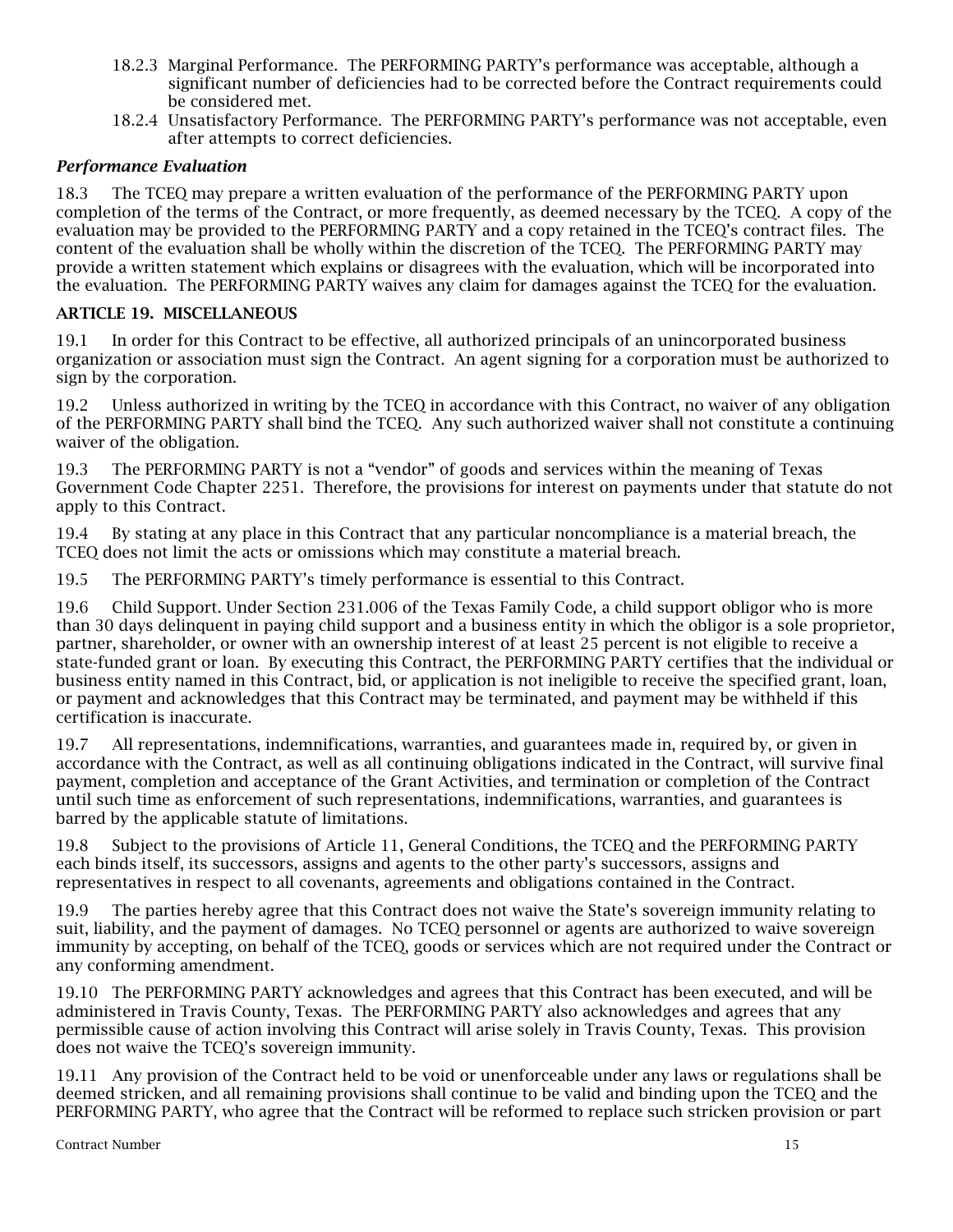thereof with a valid and enforceable provision that comes as close as possible to expressing the intention of the stricken provision.

19.12 Notice of Claim*.* Should the TCEQ or the PERFORMING PARTY suffer injury or damage to person or property because of any error, omission, or act of the other party or of any of the other party's employees or agents or others for whose acts the other party may be legally liable, claim will be made in writing to the other party within a reasonable time of the first observance of such injury or damage. The provisions of this paragraph shall not be construed as a substitute for or a waiver of the provisions of any applicable statute of limitations or repose or sovereign immunity.

19.13 Abortion Funding Limitation – PERFORMING PARTY represents and warrants that payments made by TCEQ to PERFORMING PARTY and PERFORMING PARTY's receipt of appropriated funds under the Contract are not prohibited by Article IX, Section 6.24 of the General Appropriations Act, nor by Texas Government Code Chapter 2273, *Prohibited Transactions.*

19.14 If the PERFORMING PARTY files for bankruptcy, the PERFORMING PARTY shall immediately notify the TCEQ in writing according to the Notice provisions AND send notification by certified mail directly to the TCEQ Bankruptcy Program. The PERFORMING PARTY shall place the TCEQ on distribution list for bankruptcy court documents. The PERFORMING PARTY's notice to the bankruptcy program must include the appropriate contract number(s).

19.15 PERFORMING PARTY represents and warrants that it will comply with Section 321.022 of the Texas Government Code which requires that suspected fraud and unlawful conduct be reported to the State Auditor's Office.

— End of General Conditions —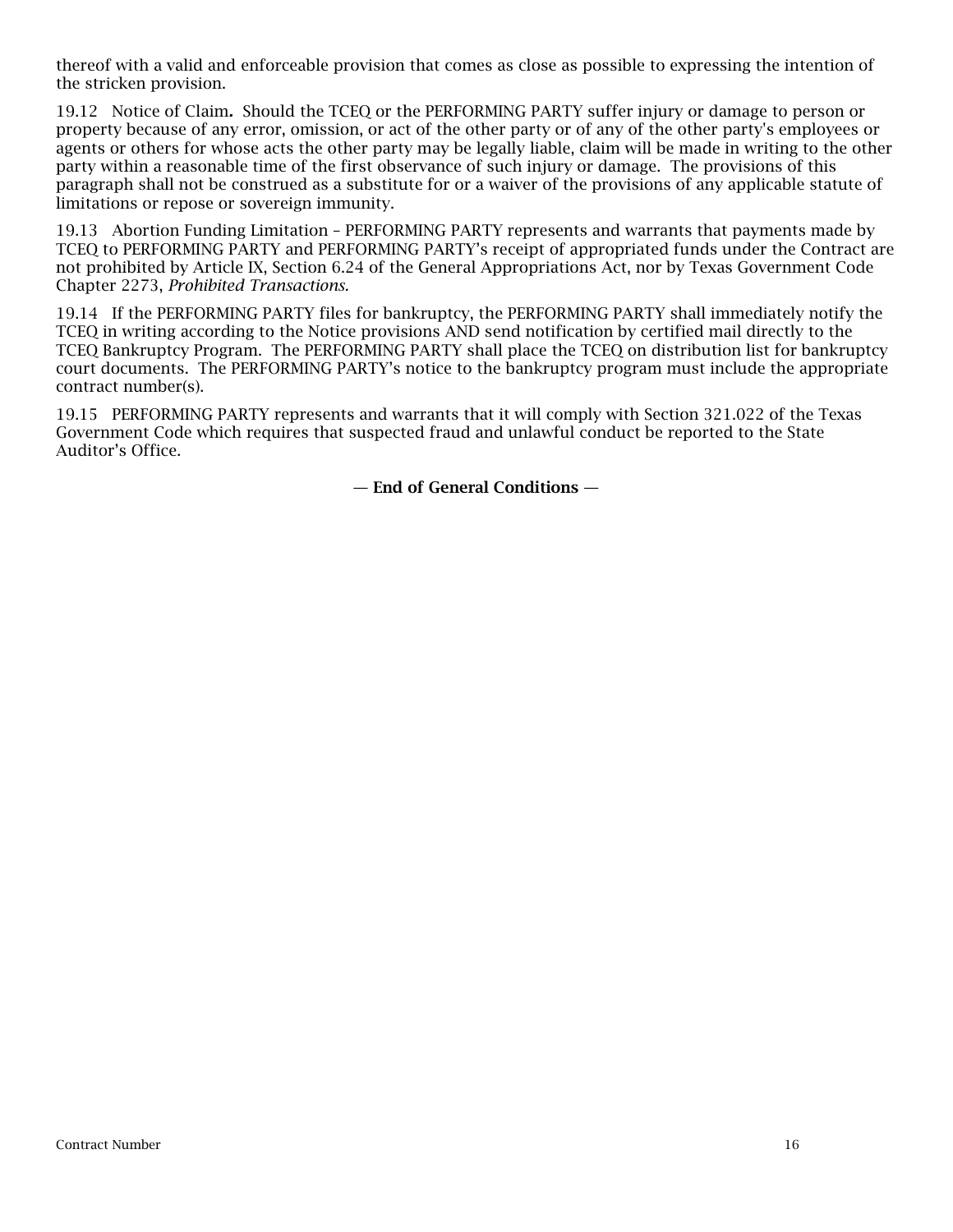## TCEQ Project Representative

The individual named below is the TCEQ Project Representative, who is authorized to give and receive communications and directions on behalf of the TCEQ. All communications including all payment requests must be addressed to the TCEQ Project Representative or his or her designee.

# Mailing Address:

Ms. Jody Ibargüen Texas Commission on Environmental Quality Air Grants Division, MC-204 P.O. Box 13087 Austin, TX 78711-3087

Telephone No.: (800) 919-TERP (8377) Facsimile No.: (512) 239-6161

# Physical Address:

Ms. Jody Ibargüen Texas Commission on Environmental Quality Air Grants Division, MC-204 12100 Park 35 Circle, Bldg. F Austin, TX 7875

## PERFORMING PARTY's Authorized Official

The individual authorized to sign legal documents on behalf of the PERFORMING PARTY.

## Mailing Address:

Authorized Official's Name PERFORMING PARTY's Name Address City, State Zip Code

# Physical Address:

Authorized Official's Name PERFORMING PARTY's Name Address City, State Zip Code

Telephone No.: ( )

## PERFORMING PARTY's Project Representative

The individual named in the original application is the PERFORMING PARTY Project Representative, who is authorized to give and receive communications and directions on behalf of the PERFORMING PARTY. All communications to the PERFORMING PARTY will be addressed to the PERFORMING PARTY Project Representative or his or her designee.

#### Mailing Address:

Designated Project Representative's Name PERFORMING PARTY's Name Address City, State Zip Code

#### Physical Address:

Designated Project Representative's Name PERFORMING PARTY's Name Address City, State Zip Code

Telephone No.: ( )

The PERFORMING PARTY agrees to make arrangements necessary to ensure that its authorized Project Representative, or someone to whom that person has delegated his or her authority, is available at all times for consultation with the TCEQ. Written notice of any such delegation will be provided to the TCEQ.

- End of Authorized Representatives–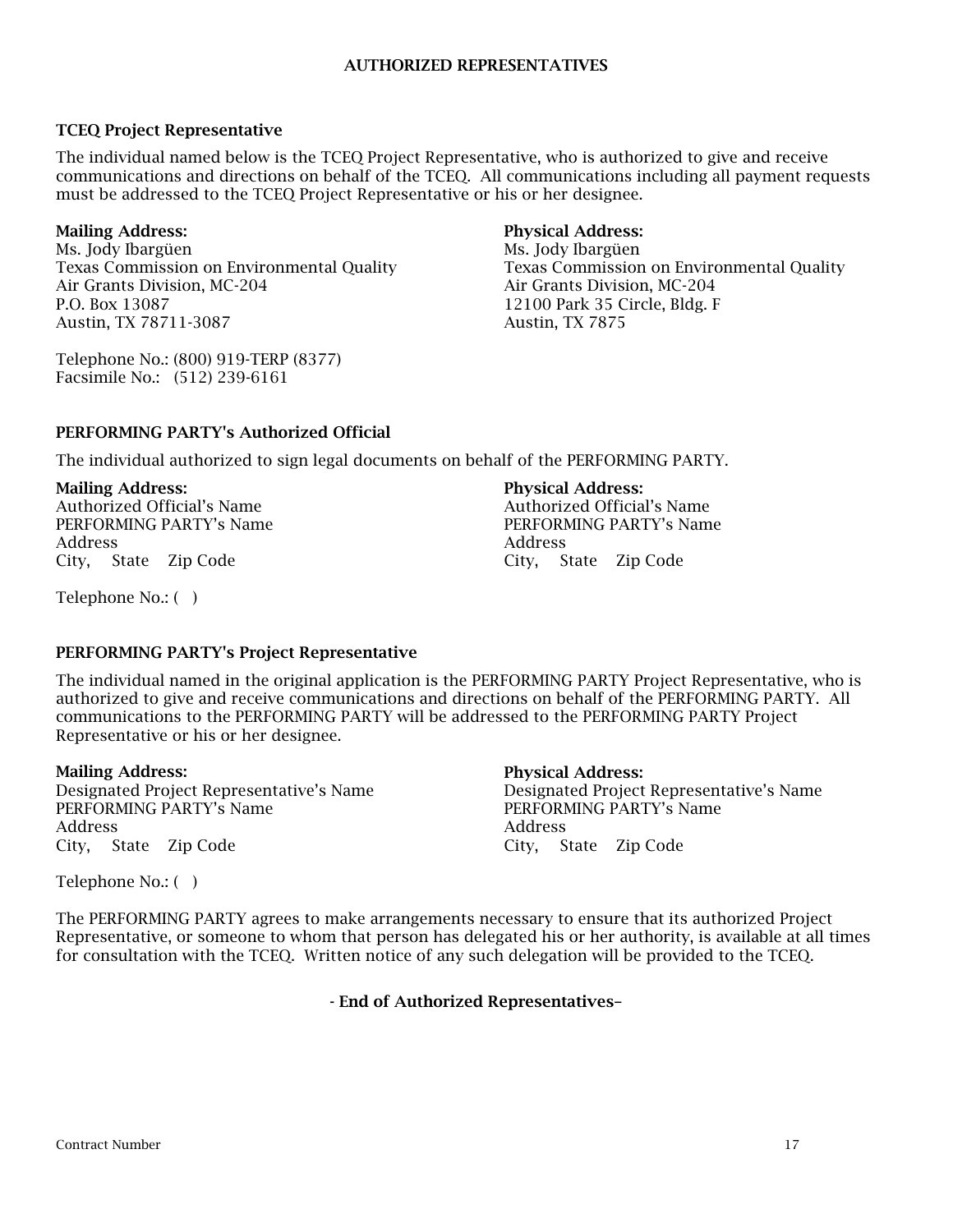#### SPECIAL CONDITIONS FOR ALTERNATIVE FUELING FACILITIES PROGRAM (AFFP)

## ARTICLE 1. SPECIAL CONDITIONS

The PERFORMING PARTY agrees to these Special Conditions.

*{This Article is not applicable to this project. The Article number is retained for numbering continuity.}*

— End of Special Conditions —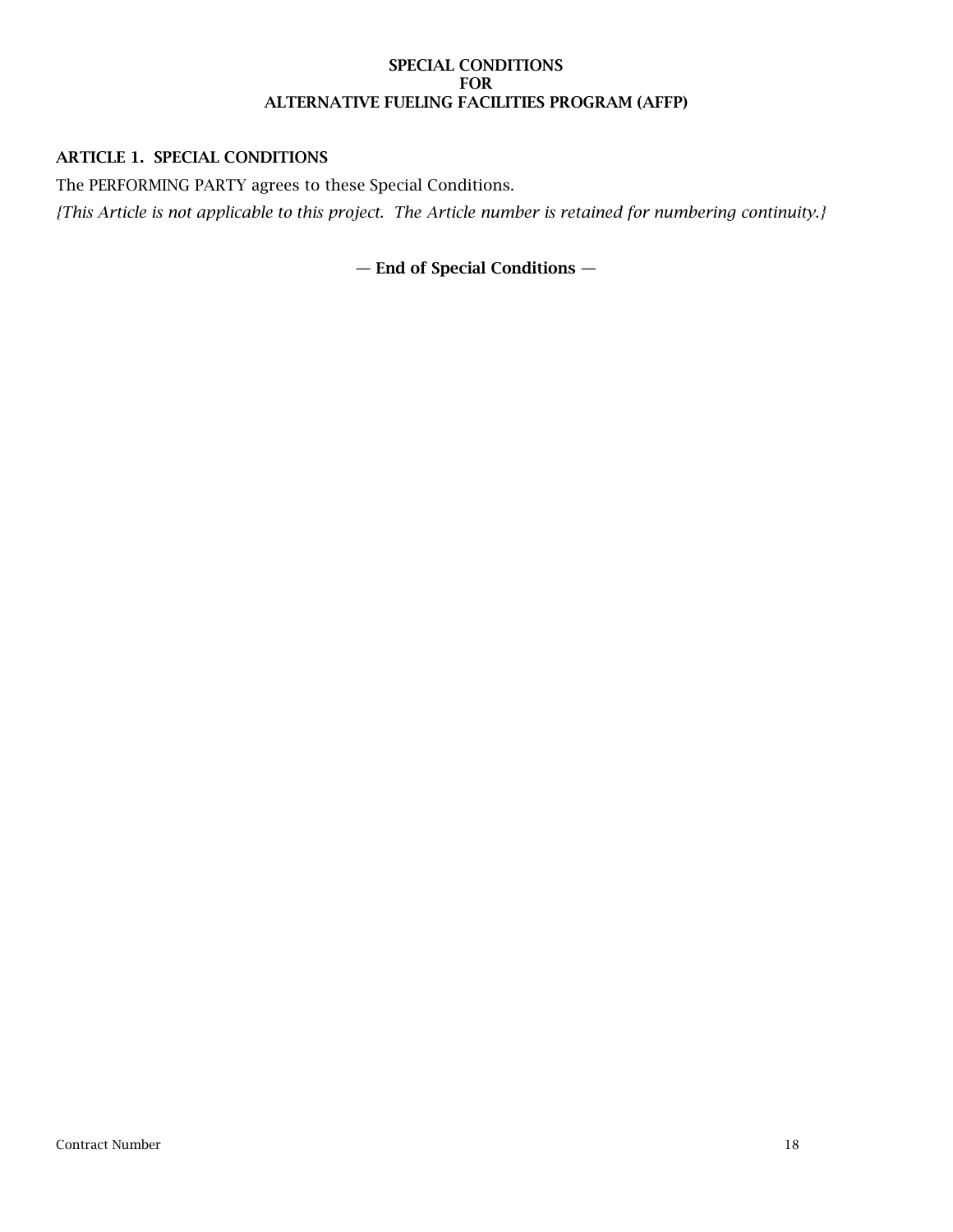### SCOPE OF WORK FOR ALTERNATIVE FUELING FACILITIES PROGRAM (AFFP)

# Public Use Facility

## Project Overview

The PERFORMING PARTY will construct, maintain, publicly operate, and report on the following facility at the location below. The continuation of this Contract and associated grant funding is dependent upon the successful and timely completion of each Task and Subtasks.

- FACILITY: «Fuel\_Type\_ID»
- SITE LOCATION: «Station\_Address», «StationAddressCity», «StationAddressState» «StationAddressZip»

## Tasks

Task 1: Required Documentation. Provide the following documentation to TCEQ within one year of the Contract Effective Date. TCEQ will review the documents provided, and TCEQ has sole discretion to determine whether the documents meet Contract requirements. Once all subtasks have been approved, TCEQ will issue a written Notice to Proceed stating that the PERFORMING PARTY may proceed with further Tasks.

## Subtask 1.1 Proof of Insurance

Deliverable 1.1: Provide documentation of commercial insurance coverage for the types and in the amounts indicated in the Insurance Section. Governmental entities may provide proof of self-insurance in lieu of purchasing commercial insurance.

Deliverable 1.1 Due Date: One year after Contract Effective Date

# Subtask 1.2 Site Host Agreement/Site Ownership

Deliverable 1.2: Provide one of the following:

- Documentation of the PERFORMING PARTY's ownership of the SITE LOCATION.
- A binding legal agreement demonstrating that the PERFORMING PARTY has secured the right to construct and operate a FACILITY at the SITE LOCATION. The legal agreement must extend for at least three years from the date of the anticipated end of FACILITY construction.

Deliverable 1.2 Due Date: One year after Contract Effective Date

## Subtask 1.3 Fuel/Electricity Agreement or Arrangement

Deliverable 1.3: Submit documentation that fuel or electricity will be provided to the FACILITY at the SITE LOCATION. Examples of this documentation include contractual agreements with a fuel or electrical provider, letters of guarantee that demonstrate the infrastructure could be installed at the SITE LOCATION, or other documentation that guarantees the delivery of the fuel or electricity is possible to the SITE LOCATION.

Deliverable 1.3 Due Date: One year after Contract Effective Date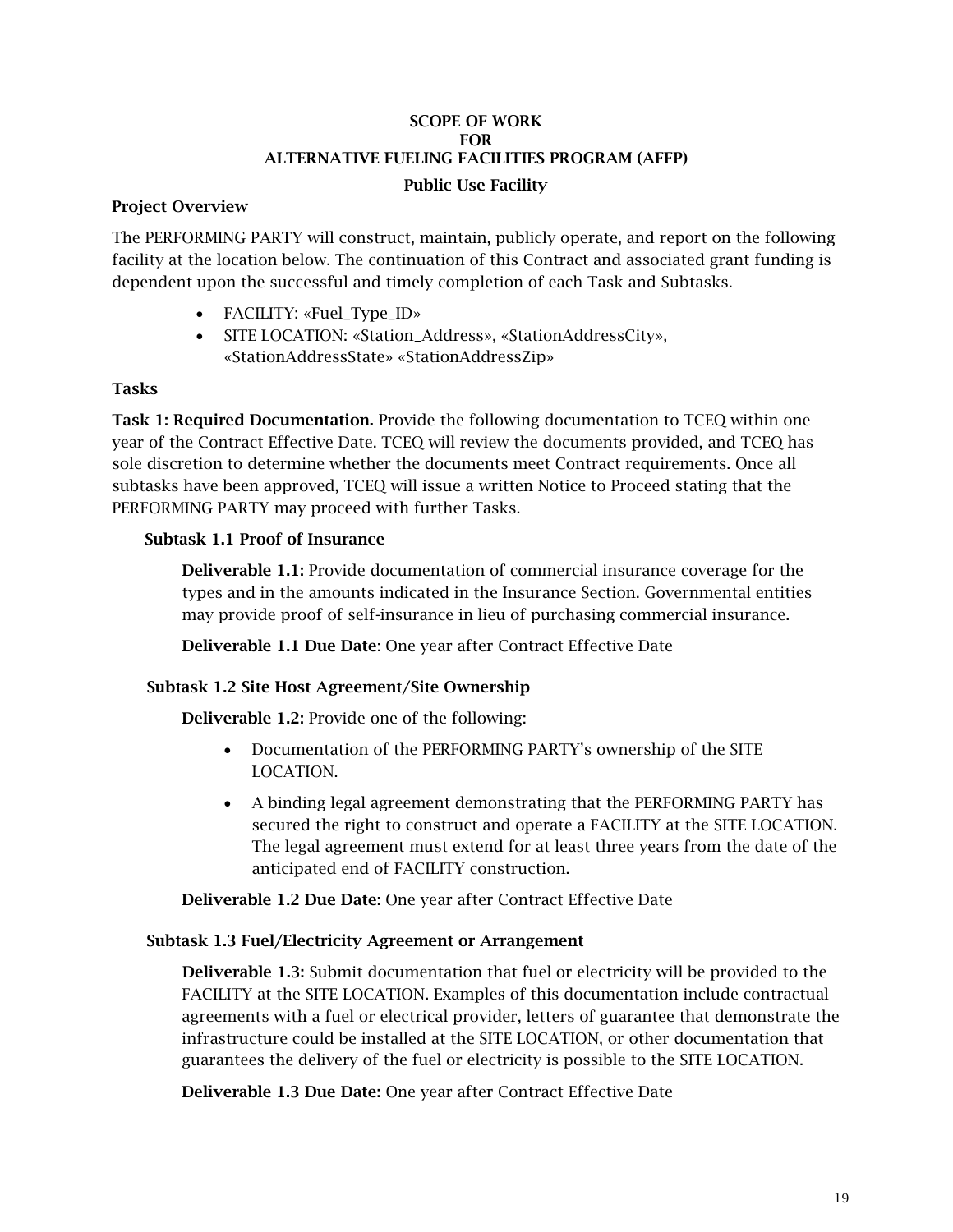Task 2: Implementation Period. The PERFORMING PARTY will complete all necessary work to construct, install, and establish a publicly available FACILITY at the SITE LOCATION.

## Subtask 2.1 Perform the following Implementation Period activities:

- Prepare and finalize all facility and station engineering and architectural designs and secure all necessary permits, regulatory authorizations, and approvals.
- Order and purchase all necessary charging/fueling equipment for the facility.
- Complete any necessary construction in preparation for charging/fueling equipment installation.
- Install all necessary charging/fueling equipment at the facility.
- Complete all final construction post-charging/fueling equipment installation.
- Obtain all necessary licenses to legally operate in the State of Texas.
- Ensure compliance with all State of Texas laws and regulations regarding the collection of applicable fuel taxes.
- Coordinate all project resources to ensure compliance with AFFP requirements while providing deliverables on-schedule and on-budget.

Deliverable 2.1: Open the completed FACILITY for public charging/fueling.

Deliverable 2.1 Due Date: April 30, 2024

## Subtask 2.2 Biannual Implementation Period Project Reports

Deliverable 2.2: The PERFORMING PARTY will prepare and submit detailed project reports demonstrating reasonable progress on Subtask 2.1.

Deliverable 2.2 Due Date: Ten (10) days following June 30 and December 31 of each year until the final Implementation Period report.

## Subtask 2.3 Final Implementation Period Report

Deliverable 2.3: Prepare and submit a report verifying final completion and operation of the facility. The final report must include a statement indicating whether or not the PERFORMING PARTY will be able to complete the required three-year Operation Period prior to the Contract Expiration Date. TCEQ may grant a Contract Extension through a Written Amendment.

# Deliverable 2.3 Due Date: April 30, 2024.

Task 3: Operation Period. The PERFORMING PARTY will perform the Subtasks below and operate the FACILITY at the SITE LOCATION for at least a three-year period, starting from the later of either the payment of the final request for reimbursement and release of claims or TCEQ's written approval of the final implementation report. The PERFORMING PARTY will annually report to TCEQ on the status of FACILITY operation.

Subtask 3.1 Public Usage. Ensure that the station is operating and available for public use for a minimum of at least eight hours per day between the hours of 8:00 a.m. and 6:00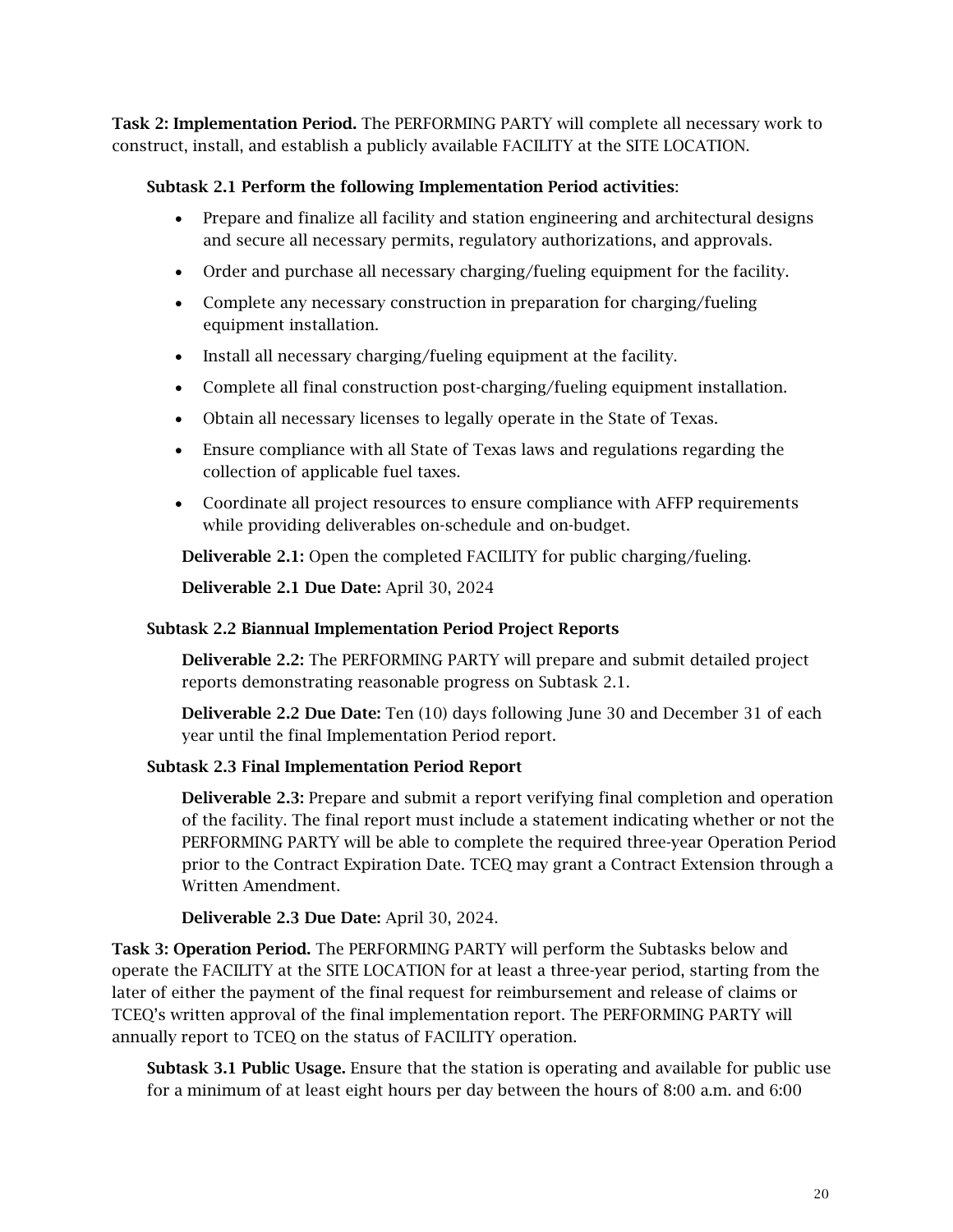p.m., for at least five days a week. Post accurate and current information on-site reflecting the days and hours that the FACILITY is available for public access.

Deliverable 3.1: Provide TCEQ with written information on the days and hours the FACILITY is available for public access.

Deliverable 3.1 Due Date: Update the agency within seven days of any changes to the hours of operation.

### Subtask 3.2 Maintenance and Operation

Deliverable 3.2: Conduct proper maintenance, repair or replace any Grant Equipment to keep FACILITY functioning at optimum performance.

Deliverable 3.2 Due Date: Notify TCEQ within three (3) business days in the event of any material problems with facility operation. Replace any non-repairable or lost Grant Equipment within 60 days of non-operation.

Subtask 3.3 Annual Operation Period Reports. Report annually on the status of the FACILITY operation and usage, including fuel throughput and vehicle and/or equipment counts. All reports will be completed on TCEQ-supplied forms.

Deliverable 3.3: Annual Operation Period Reports

**Deliverable 3.3 Due Date:** January  $31<sup>st</sup>$  for the previous calendar year

### Subtask 3.4 Final Operation Period Report

Deliverable 3.4: Prepare and submit a Final Operation Period Report including information outlined in Subtask 3.3.

Deliverable 3.4 Due Date: Within 30 days after the end of the Operation Period.

— End of Scope of Work—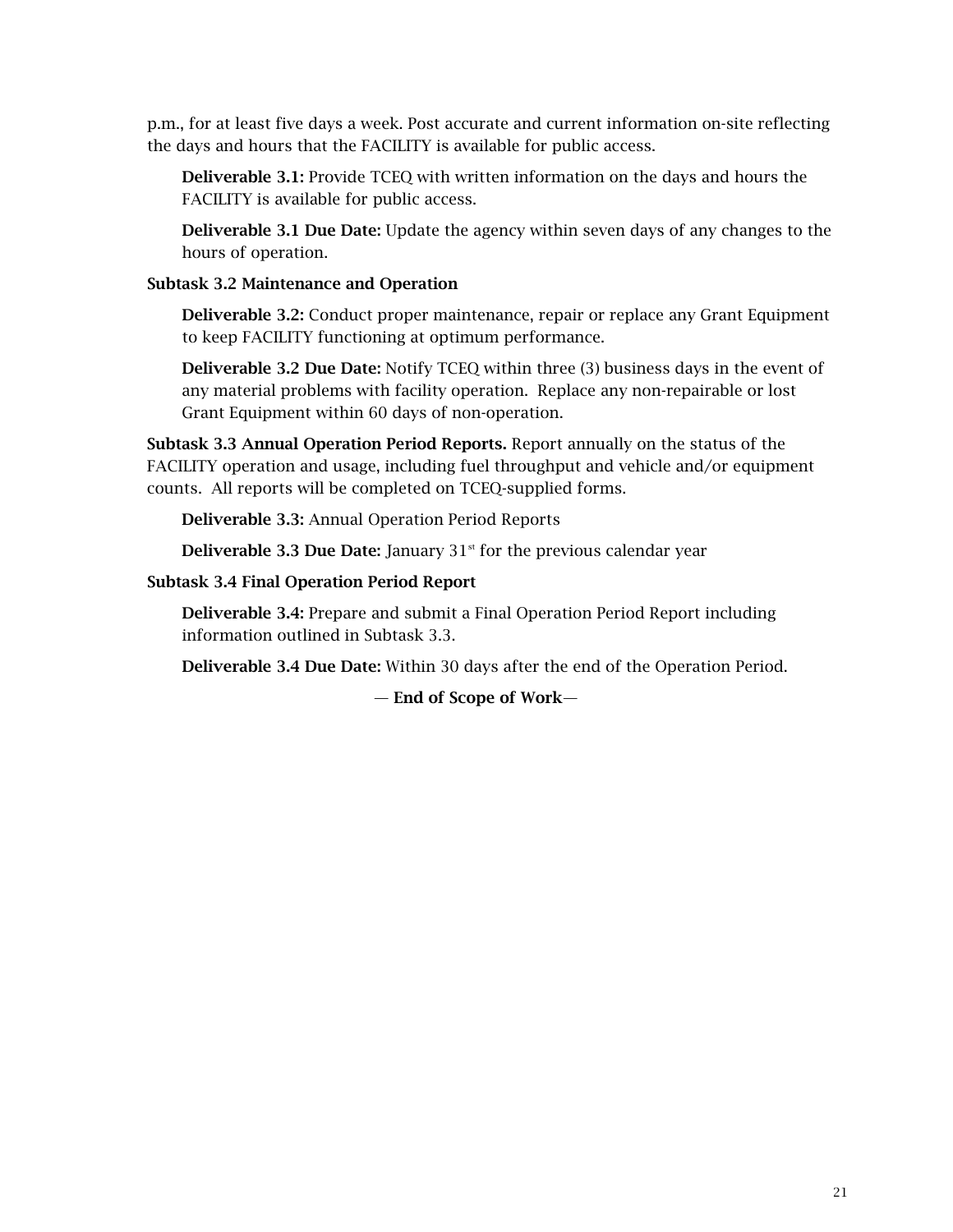#### APPROVED GRANT BUDGET

# ARTICLE 1. BUDGET

1.1 Authorized budgeted expenditures under this Contract are as follows:

# Alternative Fueling Facilities Program

## Contract Budget Form

| <b>Approved Grant Budget for:</b>                                                |                          |  |
|----------------------------------------------------------------------------------|--------------------------|--|
| <b>Project Type:</b>                                                             |                          |  |
|                                                                                  | <b>Budget Categories</b> |  |
| A. ELIGIBLE EXPENSES                                                             |                          |  |
| DESCRIPTION (Equipment, Supplies and Materials, Construction, Contract Services) |                          |  |
|                                                                                  |                          |  |
| <b>TOTAL ELIGIBLE EXPENSES</b>                                                   | \$0.00                   |  |
| B. TOTAL GRANT AMOUNT (A. x 0.5 for fuel types other than natural gas)           |                          |  |

— End of Approved Grant Budget —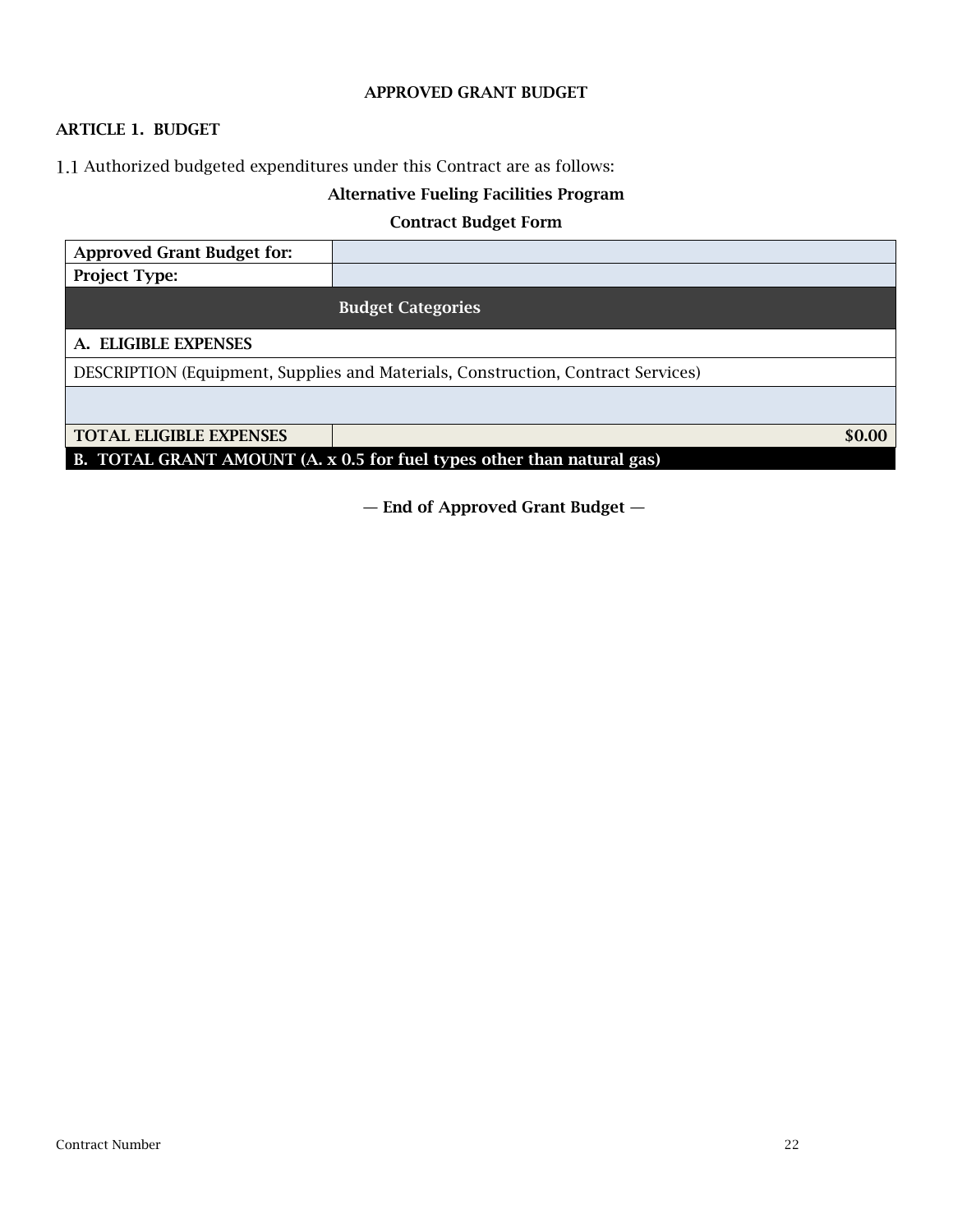### INSURANCE

### ARTICLE 1. INSURANCE

1.1 COVERAGES REQUIRED. PERFORMING PARTY shall purchase and maintain sufficient insurance as appropriate for the Work being performed and furnished, and for protection from any and all claims that may arise out of or result from PERFORMING PARTY's performance and furnishing of the Grant Activities and PERFORMING PARTY's other obligations under the Contract Documents. PERFORMING PARTY's insurance shall meet or exceed the requirements set forth in this section or elsewhere in the Contract Documents.

1.1.1 Worker's Compensation and Employer's Liability Insurance. Coverage to secure the payment of compensation to injured employees as defined in the Texas Worker's Compensation Act.

1.1.2 Commercial Automobile Liability Insurance. Coverage in the following minimum amounts for owned, hired, and non-owned vehicles for claims of automobile bodily injury and property damage which may arise in the performance of the Contract:

- \$500,000.00 per person;
- \$500,000.00 per occurrence for bodily injury; and
- \$1,000,000.00 per occurrence for property damage; or
- \$1,000,000.00 per occurrence if the policy is issued for bodily injury and property damage combined.

1.1.3 Commercial General Liability Insurance. Coverage for claims of personal injury and bodily injury, including accidental death, and property damage which may arise from the performance of the Contract. The types of coverage required are: Blanket, Broad Form Property Damage, Premises and Operations Hazards, Products and Completed Operations Hazards, Independent Contractor's, and Contractual Liability in the minimum amounts of:

- \$1,000,000.00 per occurrence for bodily injury; and
- \$1,000,000.00 per occurrence for property damage; or
- \$2,000,000.00 per occurrence if the policy is issued for bodily injury and property damage combined.

1.1.4 Property Insurance. The PERFORMING PARTY must maintain sufficient Property Insurance for the repair or replacement of any Grant Equipment in an amount no less than the Contract Amount.

1.2 MINIMUM INSURER RATING. The PERFORMING PARTY shall use insurers licensed, eligible, or registered under Texas law with a rating of A- or better in a financial size category of IV or higher according to A.M. Best Company.

1.3 NOTICES OF CHANGE. The PERFORMING PARTY's insurance policies must require the insurer or the insurer's authorized agent to notify TCEQ of any cancellation, or material change, other than for non-payment, at least 30 days in advance. The PERFORMING PARTY's insurance policy must require the insurer or the insurer's authorized agent to notify TCEQ of any cancellation or material change due to non-payment at least 10 days in advance. These notices of changes must reference the TCEQ contract number and be made in writing by email or mail to the TCEQ Project Representative at the address shown in the Contract Documents.

1.4 INSURANCE CERTIFICATE. PERFORMING PARTY shall provide TCEQ with evidence of the insurance coverage required under this Contract. The evidence of the coverage shall be a certificate of insurance on a form approved by the Texas Department of Insurance or an Acord® form. PERFORMING PARTY will submit the certificate to the TCEQ as a condition precedent to the issuance of a Notice to Proceed. Certificates must bear the contract number of this Contract. If PERFORMING PARTY changes insurers, PERFORMING PARTY shall give TCEQ a new certificate of insurance within ten days. The certificate of insurance shall set out any deductible or self-insured retention amounts for each coverage required.

1.5 REQUIRED ADDITIONAL PROVISIONS. All policies of insurance shall include the following provisions:

1.5.1 TCEQ and its officers and employees are named additional insureds to *Commercial General Liability Insurance*, *Excess Liability Insurance (Umbrella)*, and Excess Liability Insurance (other than Umbrella);

1.5.2 Waiver of subrogation in favor of TCEQ, its officers and employees for bodily injury (including death), property damage, or any other loss arising from this Contract, except for Professional Liability Insurance; and

1.5.3 The PERFORMING PARTY's insurance is primary insurance with respect to the TCEQ and its officers and employees.